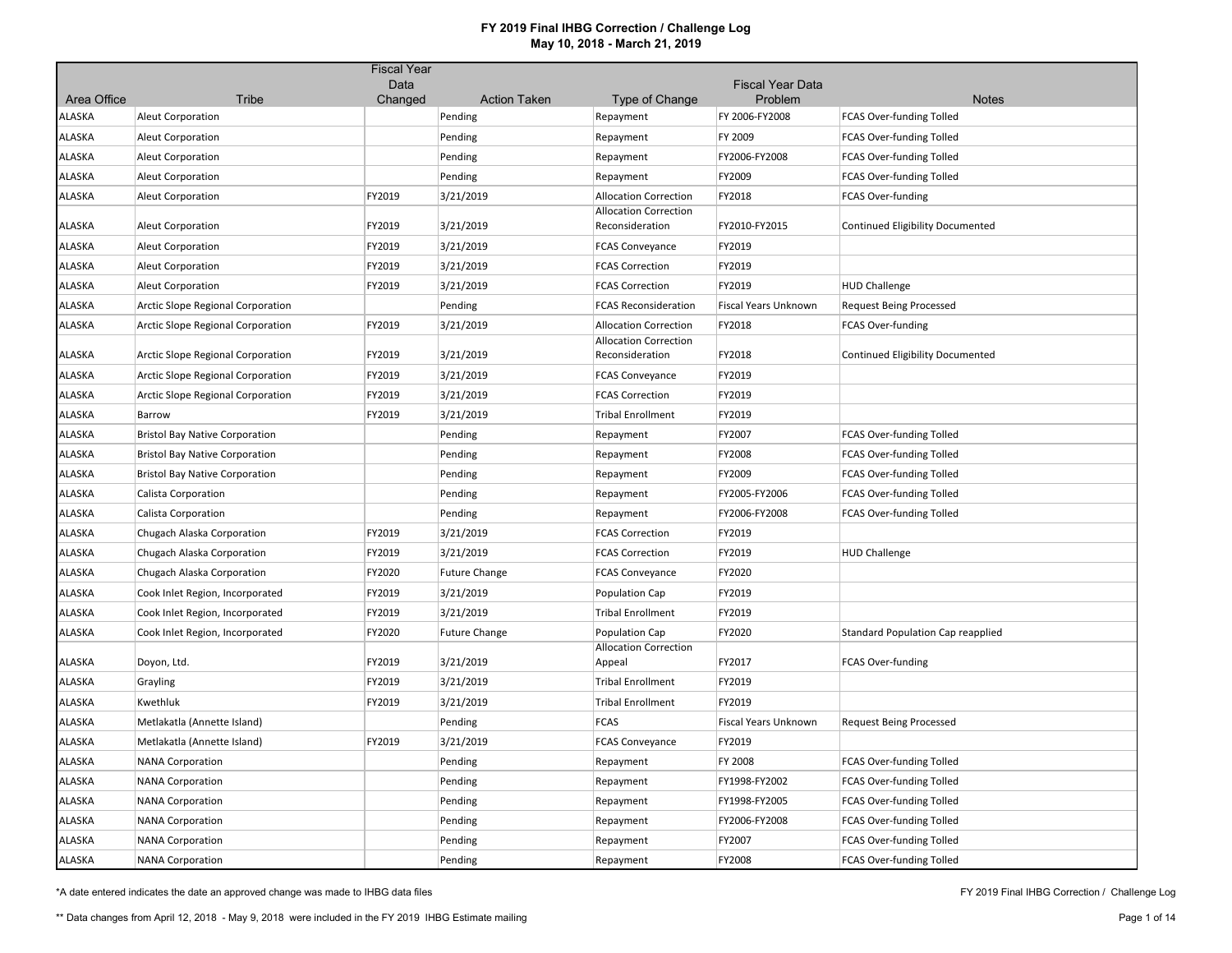|                |                                              | <b>Fiscal Year</b> |                     |                              |                                    |                                 |
|----------------|----------------------------------------------|--------------------|---------------------|------------------------------|------------------------------------|---------------------------------|
| Area Office    | Tribe                                        | Data<br>Changed    | <b>Action Taken</b> | Type of Change               | <b>Fiscal Year Data</b><br>Problem | <b>Notes</b>                    |
| ALASKA         | Qagan Tayagungin (Sand Point)                |                    | Pending             | <b>Tribal Enrollment</b>     | Fiscal Years Unknown               | <b>Request Being Processed</b>  |
| <b>ALASKA</b>  | Sitka Tribe (was Baranof Island)             | FY2019             | 3/21/2019           | <b>FCAS Conveyance</b>       | FY2019                             |                                 |
| <b>ALASKA</b>  | <b>Stebbins Community Association</b>        | FY2019             | 3/21/2019           | <b>Tribal Enrollment</b>     | FY2019                             |                                 |
| <b>ALASKA</b>  | Tangirnaq (Lesnoi, Woody Island)             | FY2019             | 3/21/2019           | <b>Tribal Enrollment</b>     | FY2019                             |                                 |
| <b>ALASKA</b>  | Tlingit-Haida Central Council                |                    | No Change           | Formula Area                 | FY2019                             |                                 |
| <b>ALASKA</b>  | Tlingit-Haida Central Council                |                    | Pending             | Repayment                    | FY2001-FY2008                      | FCAS Over-funding Tolled        |
| <b>ALASKA</b>  | Tlingit-Haida Central Council                |                    | Pending             | Repayment                    | FY2003-FY2008                      | <b>FCAS Over-funding Tolled</b> |
| ALASKA         | Tlingit-Haida Central Council                |                    | Pending             | Repayment                    | FY2007-FY2008                      | FCAS Over-funding Tolled        |
| <b>CHICAGO</b> | Aroostook Band of Micmac                     |                    | Pending             | <b>FCAS</b>                  | Fiscal Years Unknown               | <b>Request Being Processed</b>  |
|                | Bad River Band of the Lake Superior Tribe of |                    |                     |                              |                                    |                                 |
| <b>CHICAGO</b> | Chippewa                                     |                    | No Change           | <b>FCAS</b>                  | FY2019                             |                                 |
| <b>CHICAGO</b> | Bay Mills Indian Community                   |                    | No Change           | <b>FCAS Conversion</b>       | After 1997                         |                                 |
| <b>CHICAGO</b> | Bay Mills Indian Community                   | FY2019             | 3/21/2019           | <b>FCAS Conveyance</b>       | FY2019                             |                                 |
| <b>CHICAGO</b> | <b>Bay Mills Indian Community</b>            | FY2019             | 3/21/2019           | <b>FCAS Correction</b>       | FY2019                             |                                 |
| <b>CHICAGO</b> | Catawba Indian Nation                        | FY2019             | 3/21/2019           | <b>Allocation Correction</b> | FY2018                             | <b>FCAS Over-funding</b>        |
| <b>CHICAGO</b> | Catawba Indian Nation                        | FY2019             | 3/21/2019           | <b>FCAS Conveyance</b>       | FY2019                             |                                 |
| <b>CHICAGO</b> | Catawba Indian Nation                        | FY2019             | 3/21/2019           | <b>Tribal Enrollment</b>     | FY2019                             |                                 |
| <b>CHICAGO</b> | Eastern Band of Cherokee Indians             | FY2019             | 3/21/2019           | <b>Allocation Correction</b> | FY2017                             | <b>FCAS Over-funding</b>        |
| <b>CHICAGO</b> | Eastern Band of Cherokee Indians             | FY2019             | 3/21/2019           | <b>FCAS Conveyance</b>       | FY2019                             |                                 |
| <b>CHICAGO</b> | Eastern Band of Cherokee Indians             | FY2019             | 3/21/2019           | <b>Tribal Enrollment</b>     | FY2019                             |                                 |
| <b>CHICAGO</b> | Fond Du Lac Band of Minnesota Chippewa       | FY2019             | 3/21/2019           | <b>FCAS Conveyance</b>       | FY2019                             |                                 |
| <b>CHICAGO</b> | Hannahville Indian Community                 |                    | No Change           | <b>FCAS</b>                  | FY2019                             |                                 |
| <b>CHICAGO</b> | Ho-Chunk Nation                              | FY2019             | 3/21/2019           | <b>Tribal Enrollment</b>     | FY2019                             |                                 |
| <b>CHICAGO</b> | Lac Du Flambeau Band                         |                    | Pending             | <b>Allocation Correction</b> | FY2017                             | <b>FCAS Over-funding</b>        |
| <b>CHICAGO</b> | Lac Du Flambeau Band                         |                    | Pending             | <b>FCAS</b>                  | Fiscal Years Unknown               | <b>Request Being Processed</b>  |
| <b>CHICAGO</b> | Lac Du Flambeau Band                         |                    | Pending             | <b>FCAS Appeal</b>           | FY2017                             |                                 |
| <b>CHICAGO</b> | Lac Du Flambeau Band                         | FY2019             | 3/21/2019           | <b>FCAS Conveyance</b>       | FY2019                             |                                 |
| <b>CHICAGO</b> | Lac Du Flambeau Band                         | FY2019             | 3/21/2019           | <b>FCAS Correction</b>       | FY2019                             |                                 |
| <b>CHICAGO</b> | Lumbee Tribe of North Carolina               | FY2017             | 3/21/2019           | <b>Allocation Correction</b> | FY2017-FY2018                      | <b>IHP Adjustment</b>           |
| <b>CHICAGO</b> | Lumbee Tribe of North Carolina               | FY2018             | 3/21/2019           | <b>Allocation Correction</b> | FY2017-FY2018                      | <b>IHP Adjustment</b>           |
| <b>CHICAGO</b> | Lumbee Tribe of North Carolina               | FY2019             | 3/21/2019           | <b>FCAS Correction</b>       | FY2019                             |                                 |
| <b>CHICAGO</b> | Mille Lacs Band of Minnesota Chippewa        |                    | No Change           | <b>FCAS Correction</b>       | FY2019                             |                                 |
| <b>CHICAGO</b> | Mississippi Band of Choctaw Indians          | FY2019             | 3/21/2019           | <b>Allocation Correction</b> | FY2018                             | <b>FCAS Over-funding</b>        |
| <b>CHICAGO</b> | Mississippi Band of Choctaw Indians          | FY2019             | 3/21/2019           | <b>FCAS Conveyance</b>       | FY2019                             |                                 |
| <b>CHICAGO</b> | MOWA Band of Choctaw Indians                 |                    | Pending             | <b>Allocation Correction</b> | FY2017-FY2018                      | FCAS Over-funding               |
| <b>CHICAGO</b> | MOWA Band of Choctaw Indians                 |                    | Pending             | <b>FCAS Appeal</b>           | Fiscal Years Unknown               | <b>Request Being Processed</b>  |
| <b>CHICAGO</b> | MOWA Band of Choctaw Indians                 | FY2019             | 3/21/2019           | <b>FCAS Conveyance</b>       | FY2019                             |                                 |
| <b>CHICAGO</b> | MOWA Band of Choctaw Indians                 | FY2019             | 3/21/2019           | <b>FCAS Correction</b>       | FY2019                             | <b>HUD Challenge</b>            |
| <b>CHICAGO</b> | Oneida Nation, Wisconsin                     | FY2019             | 3/21/2019           | <b>Allocation Correction</b> | FY2017-FY2018                      | FCAS Over-funding               |

\*A date entered indicates the date an approved change was made to IHBG data files

FY 2019 Final IHBG Correction / Challenge Log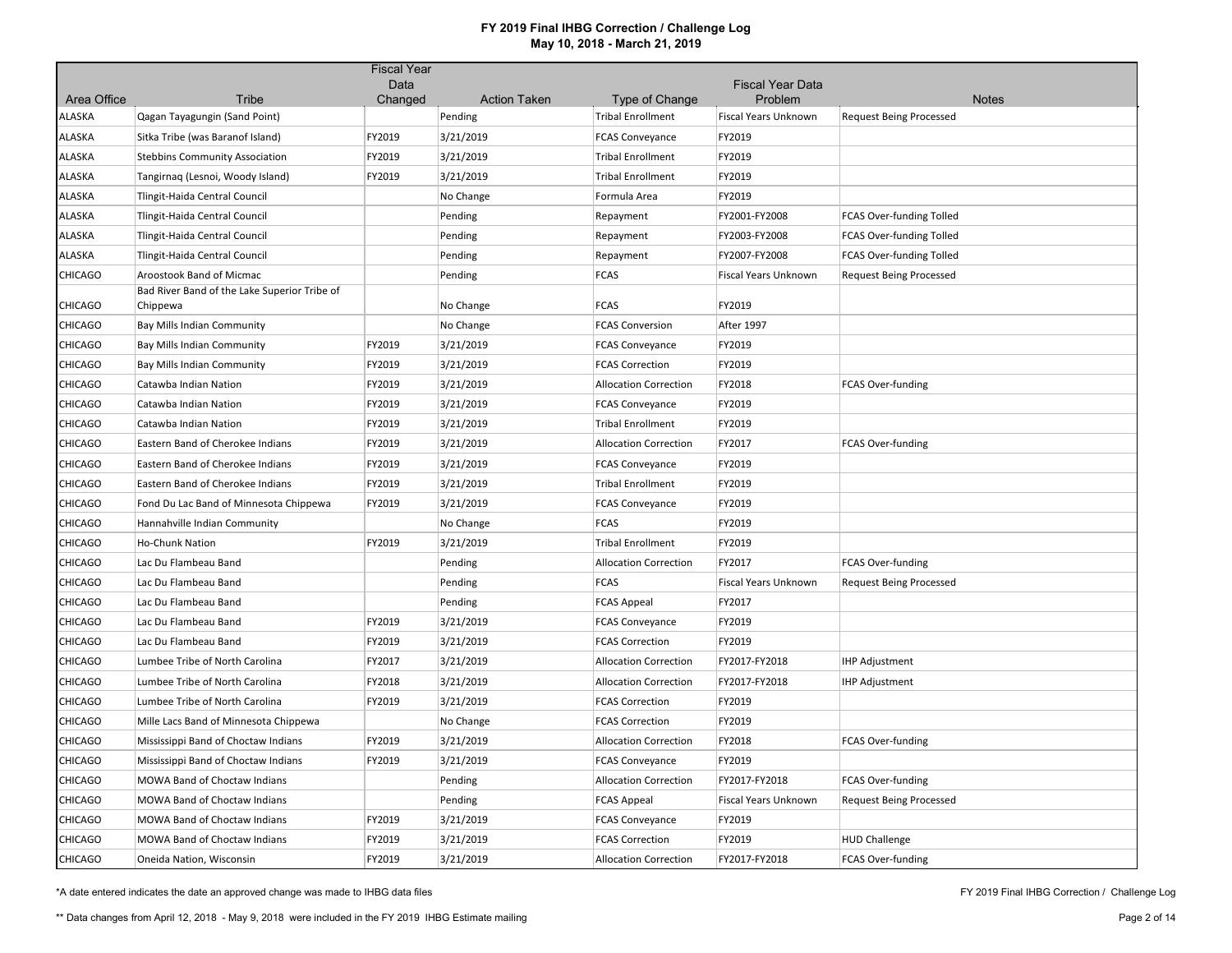|                |                                                         | <b>Fiscal Year</b> |                     |                                         |                                    |                                                    |
|----------------|---------------------------------------------------------|--------------------|---------------------|-----------------------------------------|------------------------------------|----------------------------------------------------|
| Area Office    | Tribe                                                   | Data<br>Changed    | <b>Action Taken</b> | Type of Change                          | <b>Fiscal Year Data</b><br>Problem | <b>Notes</b>                                       |
| CHICAGO        | Oneida Nation, Wisconsin                                | FY2019             | 3/21/2019           | <b>FCAS Conveyance</b>                  | FY2019                             | <b>HUD Challenge</b>                               |
| <b>CHICAGO</b> | Pamunkey                                                | FY2019             | 3/21/2019           | <b>Tribal Enrollment</b>                | FY2019                             |                                                    |
| <b>CHICAGO</b> | <b>Pleasant Point</b>                                   |                    | Pending             | <b>FCAS</b>                             | <b>Fiscal Years Unknown</b>        | <b>Request Being Processed</b>                     |
| <b>CHICAGO</b> | Poarch Band of Creek Indians                            | FY2019             | 3/21/2019           | <b>Allocation Correction</b>            | FY2018                             | <b>FCAS Over-funding</b>                           |
| CHICAGO        | Poarch Band of Creek Indians                            | FY2019             | 3/21/2019           | <b>FCAS Conveyance</b>                  | FY2019                             |                                                    |
| <b>CHICAGO</b> | Rappahannock Tribe                                      | FY2019             | 3/21/2019           | Formula Area                            | FY2019                             | King William County in Virginia                    |
| CHICAGO        | Red Cliff Band of Lake Superior Chippewa                | FY2019             | 3/21/2019           | <b>FCAS Conveyance</b>                  | FY2019                             |                                                    |
| <b>CHICAGO</b> | Red Cliff Band of Lake Superior Chippewa                | FY2019             | 3/21/2019           | <b>Tribal Enrollment</b>                | FY2019                             |                                                    |
| <b>CHICAGO</b> | Red Lake Band of Chippewa                               | FY2019             | 3/21/2019           | <b>Allocation Correction</b>            | FY2018                             |                                                    |
| <b>CHICAGO</b> | Red Lake Band of Chippewa                               | FY2019             | 3/21/2019           | <b>Census Challenge</b>                 | FY2018                             | All Needs variables                                |
| <b>CHICAGO</b> | Red Lake Band of Chippewa                               | FY2019             | 3/21/2019           | <b>Census Challenge</b>                 | FY2019                             | All Needs variables                                |
|                |                                                         |                    |                     | <b>Allocation Correction</b>            |                                    |                                                    |
| <b>CHICAGO</b> | Sault Ste. Marie Tribe                                  | FY2019             | 3/21/2019           | Appeal                                  | FY2017                             | Continued Eligibility Documented                   |
| CHICAGO        | Sault Ste. Marie Tribe                                  | FY2019             | 3/21/2019           | <b>FCAS Conversion Non-</b><br>dwelling | FY2019                             |                                                    |
| <b>CHICAGO</b> | Sault Ste. Marie Tribe                                  | FY2019             | 3/21/2019           | <b>FCAS Conveyance</b>                  | FY2019                             |                                                    |
| <b>CHICAGO</b> | Sault Ste. Marie Tribe                                  | FY2019             | 3/21/2019           | <b>Tribal Enrollment</b>                | FY2019                             |                                                    |
| <b>CHICAGO</b> | St. Regis Mohawk Tribe                                  |                    | Pending             | <b>FCAS</b>                             | <b>Fiscal Years Unknown</b>        | <b>Request Being Processed</b>                     |
| <b>CHICAGO</b> | Wampanoag Tribe                                         | FY2019             | 3/21/2019           | <b>FCAS Conveyance</b>                  | FY2019                             |                                                    |
| CHICAGO        | White Earth Band of Minnesota Chippewa                  |                    | Pending             | <b>FCAS</b>                             | Fiscal Years Unknown               | <b>Request Being Processed</b>                     |
| DENVER         | Assiniboine & Sioux Tribes of Ft. Peck                  |                    | No Change           | <b>FCAS Conversion</b>                  | After 1997                         |                                                    |
| <b>DENVER</b>  | Assiniboine & Sioux Tribes of Ft. Peck                  |                    | Pending             | Repayment                               | FY1998-FY2003                      | FCAS Over-funding Tolled                           |
| DENVER         | Assiniboine & Sioux Tribes of Ft. Peck                  |                    | Pending             | Repayment                               | FY2004-FY2005                      | FCAS Over-funding Tolled                           |
| DENVER         | Assiniboine & Sioux Tribes of Ft. Peck                  | FY2019             | 3/21/2019           | <b>Allocation Correction</b>            | FY2009-FY2015                      | FCAS Over-funding/Conveyance Dates Submitted       |
| DENVER         | Assiniboine & Sioux Tribes of Ft. Peck                  | FY2019             | 3/21/2019           | <b>Allocation Correction</b>            | FY2014-FY2018                      | FCAS Over-funding/Continued Eligibility Documented |
| <b>DENVER</b>  | Assiniboine & Sioux Tribes of Ft. Peck                  | FY2019             | 3/21/2019           | <b>Allocation Correction</b><br>Appeal  | FY2014-FY2018                      | Continued Eligibility Documented                   |
| <b>DENVER</b>  | Assiniboine & Sioux Tribes of Ft. Peck                  | FY2019             | 3/21/2019           | <b>FCAS Conveyance</b>                  | FY2019                             |                                                    |
| <b>DENVER</b>  | Assiniboine & Sioux Tribes of Ft. Peck                  | FY2019             | 3/21/2019           | <b>FCAS Correction</b>                  | FY2019                             |                                                    |
| DENVER         | Assiniboine & Sioux Tribes of Ft. Peck                  | FY2019             | 3/21/2019           | <b>FCAS Correction</b>                  | FY2019                             | <b>HUD Challenge</b>                               |
| DENVER         | Assiniboine & Sioux Tribes of Ft. Peck                  | FY2019             | 3/21/2019           | <b>Tribal Enrollment</b>                | FY2019                             |                                                    |
| DENVER         | Assiniboine & Sioux Tribes of Ft. Peck                  | FY2019             | 3/21/2019           | <b>TRSAIP</b>                           | FY2019                             |                                                    |
| DENVER         | <b>Blackfeet Tribe</b>                                  |                    | Pending             | Backfunding                             | FY1998-FY2000                      | Revised Formula Regulations Preamble               |
| <b>DENVER</b>  | <b>Blackfeet Tribe</b>                                  |                    | Pending             | Backfunding                             | FY2000                             | Revised Formula Regulations Preamble               |
| DENVER         | <b>Blackfeet Tribe</b>                                  |                    | Pending             | Repayment                               | FY1998-FY2002, FY2005,<br>FY2006   | FCAS Over-funding Tolled                           |
| DENVER         | <b>Blackfeet Tribe</b>                                  |                    | Pending             | Repayment                               | FY2006-FY2007                      | FCAS Over-funding Tolled                           |
| <b>DENVER</b>  | <b>Blackfeet Tribe</b>                                  |                    | Pending             | Repayment                               | FY2007-FY2008                      | FCAS Over-funding Tolled                           |
| DENVER         | <b>Blackfeet Tribe</b>                                  |                    | Pending             | Repayment                               | FY2009                             | FCAS Over-funding Tolled                           |
| <b>DENVER</b>  | Chippewa Cree Indians of the Rocky Boy's<br>Reservation |                    | Pending             | <b>FCAS</b>                             | <b>Fiscal Years Unknown</b>        | Insufficient Information                           |

\*A date entered indicates the date an approved change was made to IHBG data files

FY 2019 Final IHBG Correction / Challenge Log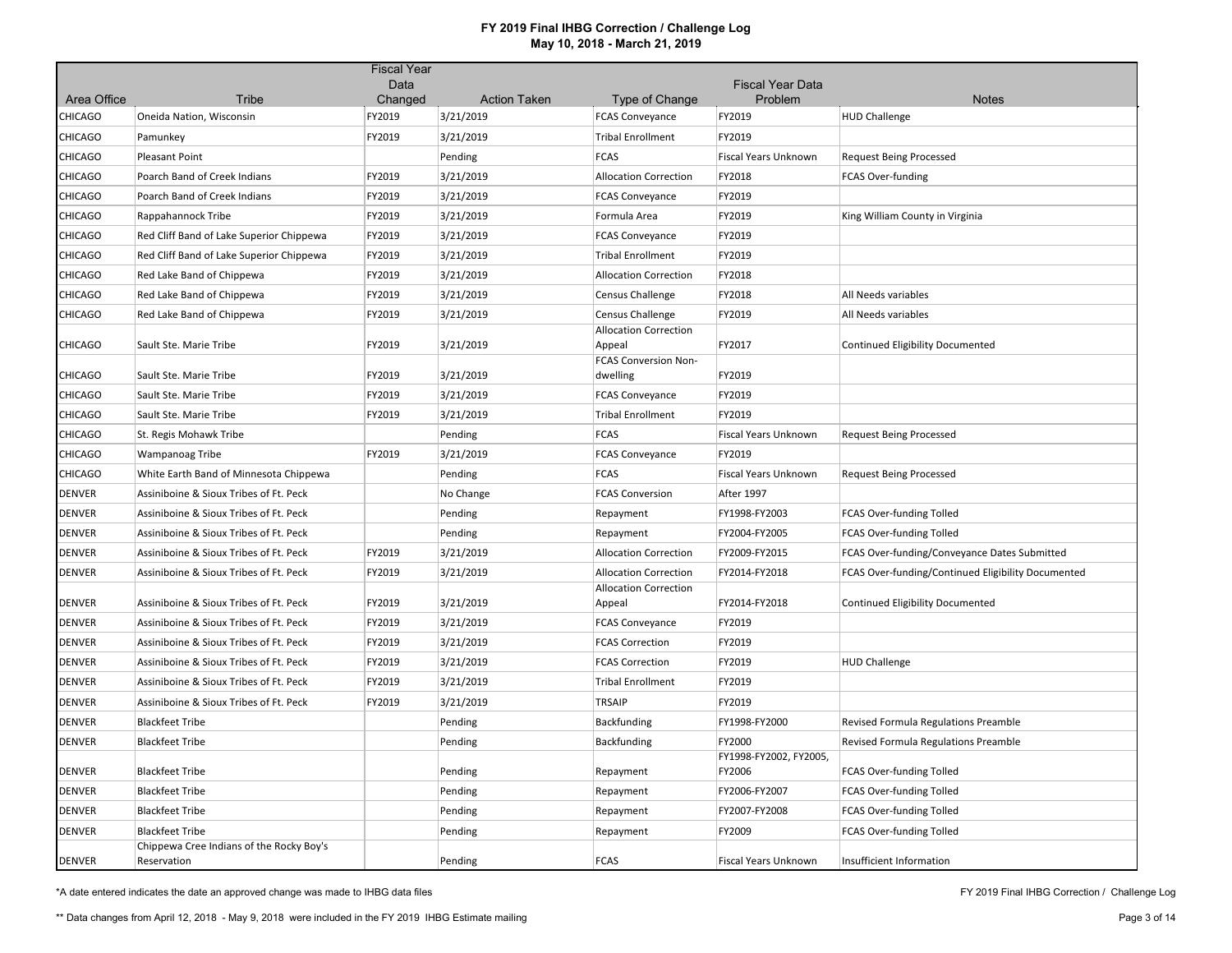|               |                                                         | <b>Fiscal Year</b> |                      |                                                 |                             |                                  |
|---------------|---------------------------------------------------------|--------------------|----------------------|-------------------------------------------------|-----------------------------|----------------------------------|
|               |                                                         | Data               |                      |                                                 | <b>Fiscal Year Data</b>     |                                  |
| Area Office   | Tribe<br>Chippewa Cree Indians of the Rocky Boy's       | Changed            | <b>Action Taken</b>  | Type of Change                                  | Problem                     | <b>Notes</b>                     |
| DENVER        | Reservation                                             |                    | Pending              | <b>FCAS</b>                                     | Fiscal Years Unknown        | <b>Request Being Processed</b>   |
| <b>DENVER</b> | Chippewa Cree Indians of the Rocky Boy's<br>Reservation |                    | Pending              | Repayment                                       | FY1998-FY2001               | <b>FCAS Over-funding Tolled</b>  |
| <b>DENVER</b> | Chippewa Cree Indians of the Rocky Boy's<br>Reservation |                    | Pending              | <b>Tribal Enrollment</b>                        | <b>Fiscal Years Unknown</b> | <b>Request Being Processed</b>   |
| DENVER        | Crow Tribe                                              |                    | Pending              | <b>FCAS</b>                                     | <b>Fiscal Years Unknown</b> | <b>HUD Challenge</b>             |
| DENVER        | Crow Tribe                                              |                    | Pending              | <b>FCAS</b>                                     | Fiscal Years Unknown        | Insufficient Information         |
| DENVER        | Eastern Shoshone Tribe of the Wind River<br>Reservation |                    | Pending              | <b>Allocation Correction</b>                    | FY2017-FY2018               | FCAS Over-funding                |
| <b>DENVER</b> | Eastern Shoshone Tribe of the Wind River<br>Reservation |                    | Pending              | <b>FCAS Appeal</b>                              | Fiscal Years Unknown        | <b>Request Being Processed</b>   |
| <b>DENVER</b> | Eastern Shoshone Tribe of the Wind River<br>Reservation | FY2019             | 3/21/2019            | <b>Allocation Correction</b><br>Reconsideration | FY2018                      | Continued Eligibility Documented |
| DENVER        | Eastern Shoshone Tribe of the Wind River<br>Reservation | FY2019             | 3/21/2019            | <b>FCAS Conveyance</b>                          | FY2019                      |                                  |
| <b>DENVER</b> | Eastern Shoshone Tribe of the Wind River<br>Reservation | FY2019             | 3/21/2019            | <b>FCAS Correction</b>                          | FY2019                      |                                  |
| DENVER        | Fort Belknap Indian Community                           |                    | Pending              | <b>FCAS</b>                                     | Fiscal Years Unknown        | Insuffient Information           |
| DENVER        | Fort Belknap Indian Community                           | FY2019             | 3/21/2019            | <b>FCAS Conveyance</b>                          | FY2019                      |                                  |
| DENVER        | Fort Belknap Indian Community                           | FY2020             | <b>Future Change</b> | <b>FCAS Conveyance</b>                          | FY2020                      |                                  |
| DENVER        | Lower Brule Sioux                                       |                    | Pending              | Repayment                                       | FY2006-FY2008               | FCAS Over-funding Tolled         |
| DENVER        | Oglala Lakota Sioux Tribe                               |                    | Pending              | Repayment                                       | FY2007-FY2008               | FCAS Over-funding Tolled         |
| DENVER        | Ponca Tribe of Nebraska                                 | FY2019             | 3/21/2019            | <b>FCAS Conveyance</b>                          | FY2019                      |                                  |
| DENVER        | Ponca Tribe of Nebraska                                 | FY2019             | 3/21/2019            | <b>Tribal Enrollment</b>                        | FY2019                      |                                  |
| <b>DENVER</b> | Rosebud Sioux                                           |                    | Pending              | Repayment                                       | FY1998-FY2003               | FCAS Over-funding Tolled         |
| DENVER        | Rosebud Sioux                                           |                    | Pending              | Repayment                                       | FY2006-FY2008               | FCAS Over-funding Tolled         |
| DENVER        | Rosebud Sioux                                           |                    | Pending              | Repayment                                       | FY2007-FY2008               | FCAS Over-funding Tolled         |
| <b>DENVER</b> | Salish and Kootenai Tribes                              | FY2019             | 3/21/2019            | <b>FCAS Conveyance</b>                          | FY2019                      |                                  |
| DENVER        | Salish and Kootenai Tribes                              | FY2019             | 3/21/2019            | <b>Tribal Enrollment</b>                        | FY2019                      |                                  |
| DENVER        | Sisseton-Wahpeton Oyate                                 |                    | Pending              | <b>FCAS</b>                                     | <b>Fiscal Years Unknown</b> | Insufficient Information         |
| <b>DENVER</b> | Sisseton-Wahpeton Oyate                                 | FY2019             | 3/21/2019            | <b>Allocation Correction</b>                    | FY2017-FY2018               | FCAS Over-funding                |
| DENVER        | Sisseton-Wahpeton Oyate                                 | FY2019             | 3/21/2019            | <b>FCAS Conveyance</b>                          | FY2019                      | <b>HUD Challenge</b>             |
| DENVER        | Spirit Lake Sioux Tribe                                 |                    | Pending              | Repayment                                       | FY1998-FY2005               | FCAS Over-funding Tolled         |
| DENVER        | <b>Standing Rock Sioux</b>                              |                    | Not Approved         | <b>FCAS DOFA</b>                                | FY2019                      | Insufficient Information         |
| DENVER        | <b>Standing Rock Sioux</b>                              | FY2019             | 3/21/2019            | <b>Allocation Correction</b>                    | FY2018                      | <b>FCAS Over-funding</b>         |
| <b>DENVER</b> | <b>Standing Rock Sioux</b>                              | FY2019             | 3/21/2019            | <b>FCAS Conveyance</b>                          | FY2019                      |                                  |
| DENVER        | Three Affiliated Tribes of Fort Berthold                |                    | Pending              | Repayment                                       | FY2006-FY2008               | FCAS Over-funding Tolled         |
| DENVER        | Three Affiliated Tribes of Fort Berthold                |                    | Pending              | Repayment                                       | FY2008                      | FCAS Over-funding Tolled         |
| DENVER        | Turtle Mountain Band of Chippewa                        |                    | Not Approved         | <b>Allocation Correction</b><br>Appeal          | FY2016-FY2017               |                                  |
| DENVER        | Turtle Mountain Band of Chippewa                        |                    | Pending              | <b>FCAS</b>                                     | Fiscal Years Unknown        | <b>Request Being Processed</b>   |
| <b>DENVER</b> | Turtle Mountain Band of Chippewa                        |                    | Pending              | Repayment                                       | <b>FY 2008</b>              | FCAS Over-funding Tolled         |

\*A date entered indicates the date an approved change was made to IHBG data files

FY 2019 Final IHBG Correction / Challenge Log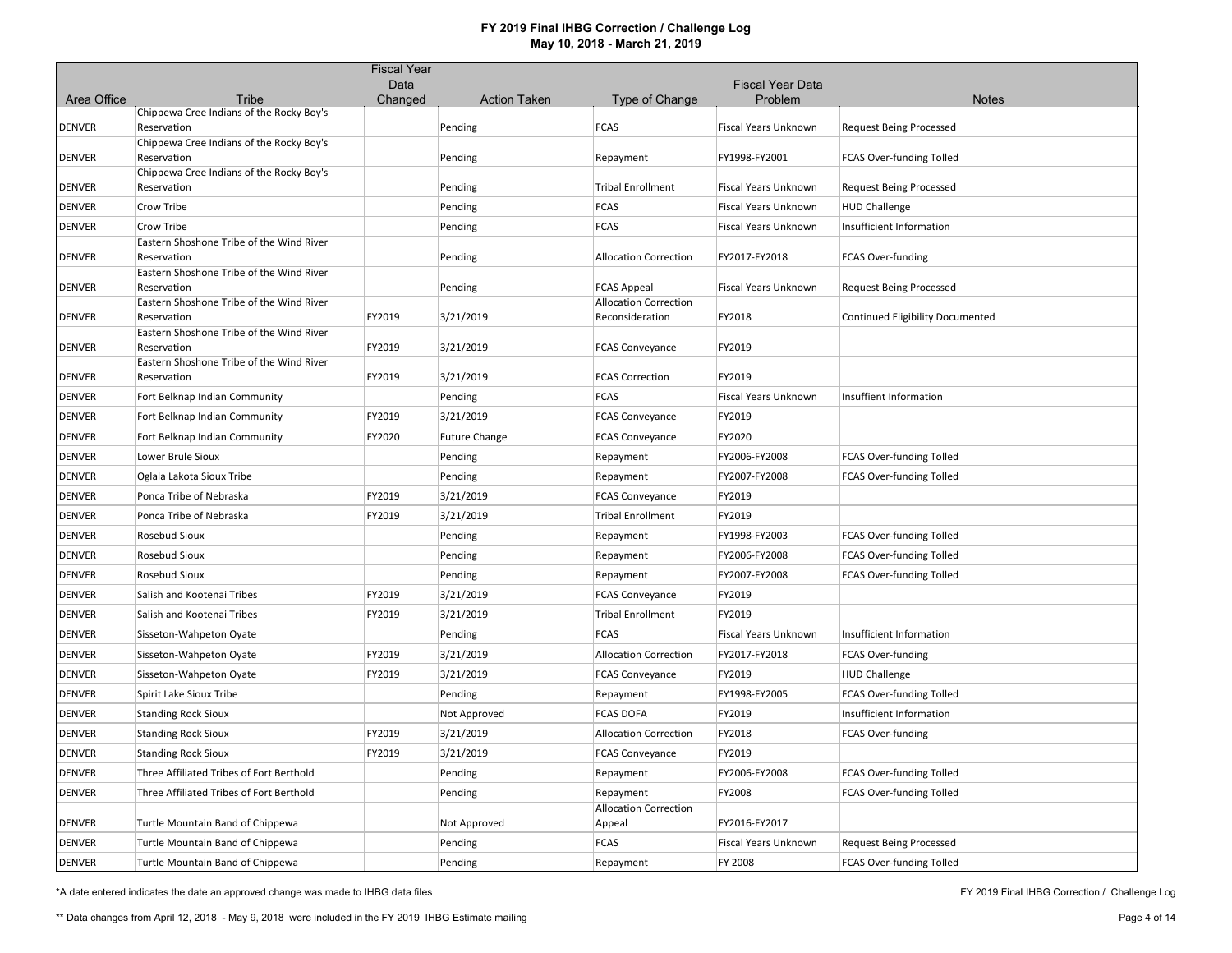| Area Office<br>Tribe<br>Changed<br><b>Action Taken</b><br>Type of Change<br>Problem<br><b>Notes</b><br>DENVER<br>Pending<br><b>FCAS Over-funding Tolled</b><br>Turtle Mountain Band of Chippewa<br>Repayment<br>FY2005-FY2008<br><b>DENVER</b><br>Pending<br>FY2006-FY2008<br>Turtle Mountain Band of Chippewa<br>Repayment<br><b>FCAS Over-funding Tolled</b><br><b>DENVER</b><br>FY2008<br>Turtle Mountain Band of Chippewa<br>Pending<br><b>FCAS Over-funding Tolled</b><br>Repayment<br>3/21/2019<br><b>DENVER</b><br>FY2019<br>FY2016-FY2017<br><b>FCAS Over-funding</b><br>Turtle Mountain Band of Chippewa<br><b>Allocation Correction</b><br><b>DENVER</b><br>FY2019<br>3/21/2019<br><b>Allocation Correction</b><br>FY2017-FY2018<br><b>FCAS Over-funding</b><br>Turtle Mountain Band of Chippewa<br><b>DENVER</b><br>FY2019<br>3/21/2019<br>FY2019<br>Turtle Mountain Band of Chippewa<br><b>FCAS Conveyance</b><br>FY2019<br>FY2019<br><b>DENVER</b><br>3/21/2019<br>Turtle Mountain Band of Chippewa<br><b>FCAS Correction</b><br>Ute Indian Tribe of the Uintah & Ouray<br>FY2019<br><b>DENVER</b><br>Reservation<br>3/21/2019<br>FY2017<br><b>FCAS Over-funding</b><br><b>Allocation Correction</b><br><b>DENVER</b><br>Winnebago Tribe<br>Pending<br>FY2000-FY2002<br><b>FCAS Over-funding Tolled</b><br>Repayment<br><b>DENVER</b><br>FY2007-FY2008<br>FCAS Over-funding Tolled<br>Winnebago Tribe<br>Pending<br>Repayment<br>OKLAHOMA<br>Absentee-Shawnee<br>No Change<br><b>FCAS Conversion</b><br><b>After 1997</b><br>OKLAHOMA<br>Absentee-Shawnee<br>FY2000-FY2004<br>FCAS Over-funding Tolled<br>Pending<br>Repayment<br>OKLAHOMA<br>FY2006-FY2008<br>Absentee-Shawnee<br>Pending<br><b>FCAS Over-funding Tolled</b><br>Repayment<br>OKLAHOMA<br>FY2007-FY2008<br>Absentee-Shawnee<br>Pending<br><b>FCAS Over-funding Tolled</b><br>Repayment<br>OKLAHOMA<br>FY2019<br>3/21/2019<br>FY2018<br><b>FCAS Over-funding</b><br>Absentee-Shawnee<br><b>Allocation Correction</b><br>OKLAHOMA<br>Absentee-Shawnee<br>FY2019<br>3/21/2019<br>FY2019<br><b>FCAS Conveyance</b><br>OKLAHOMA<br>FY2019<br>3/21/2019<br>FY2019<br>Absentee-Shawnee<br><b>FCAS Correction</b><br>FY2019<br>OKLAHOMA<br>FY2019<br>3/21/2019<br>Absentee-Shawnee<br><b>FCAS Correction</b><br><b>HUD Challenge</b><br>OKLAHOMA<br>Absentee-Shawnee<br>FY2019<br>3/21/2019<br>FY2019<br><b>Tribal Enrollment</b><br>FY2019<br>OKLAHOMA<br>3/21/2019<br>FY2019<br>Alabama-Coushatta<br><b>FCAS Conveyance</b><br><b>OKLAHOMA</b><br>Alabama-Quassarte Tribal Town<br>Pending<br><b>Request Being Processed</b><br><b>Tribal Enrollment</b><br>Fiscal Years Unknown<br>Use tribal enrollment to partition needs data among all tribes in<br>FY2019<br>FY2019<br>OKLAHOMA<br>Alabama-Quassarte Tribal Town<br>3/21/2019<br>Formula Area Overlap<br>overlap<br>OKLAHOMA<br>Alabama-Quassarte Tribal Town<br>FY2020<br><b>Future Change</b><br>Formula Area Overlap<br>FY2020<br>Use TRSAIP to partition needs data among all tribes in overlap<br>OKLAHOMA<br>FY2017-FY2019<br>Apache Tribe<br>Not Approved<br><b>FCAS Reconsideration</b><br>FY2019<br>3/21/2019<br>FY2019<br>OKLAHOMA<br>Apache Tribe<br><b>FCAS Conveyance</b><br>OKLAHOMA<br>FY2019<br>3/21/2019<br>FY2019<br>Apache Tribe<br><b>FCAS Reconsideration</b><br>OKLAHOMA<br>FY2019<br>3/21/2019<br>FY2016<br><b>Cherokee Nation</b><br><b>Allocation Correction</b><br><b>FCAS Over-funding</b><br>OKLAHOMA<br>FY2019<br>3/21/2019<br>FY2018<br><b>Cherokee Nation</b><br><b>Allocation Correction</b><br><b>FCAS Over-funding</b><br><b>Allocation Correction</b><br>FY2019<br>3/21/2019<br>OKLAHOMA<br><b>Cherokee Nation</b><br>FY2015-FY2018<br>FCAS Over-funding/Continued Eligibility Documented<br>Appeal<br><b>Allocation Correction</b><br>FY2019<br>3/21/2019<br>OKLAHOMA<br><b>Cherokee Nation</b><br>Reconsideration<br>FY2015-FY2018<br><b>Continued Eligibility Documented</b><br>OKLAHOMA<br><b>Cherokee Nation</b><br>FY2019<br>3/21/2019<br><b>FCAS Conveyance</b><br>FY2019<br>OKLAHOMA<br><b>Cherokee Nation</b><br>FY2019<br>3/21/2019<br><b>FCAS Correction</b><br>FY2019<br>OKLAHOMA<br>FY2019<br>3/21/2019<br>FY2019<br><b>Cherokee Nation</b><br><b>FCAS Correction</b><br><b>HUD Challenge</b><br>OKLAHOMA<br><b>FCAS</b><br>Cheyenne and Arapaho Tribes<br>Pending<br>Fiscal Years Unknown<br>Insufficient Information<br>OKLAHOMA<br>Chickasaw Nation<br>FY2019<br>3/21/2019<br>FY2019<br><b>FCAS Conveyance</b> |  | <b>Fiscal Year</b> |  |                         |  |
|------------------------------------------------------------------------------------------------------------------------------------------------------------------------------------------------------------------------------------------------------------------------------------------------------------------------------------------------------------------------------------------------------------------------------------------------------------------------------------------------------------------------------------------------------------------------------------------------------------------------------------------------------------------------------------------------------------------------------------------------------------------------------------------------------------------------------------------------------------------------------------------------------------------------------------------------------------------------------------------------------------------------------------------------------------------------------------------------------------------------------------------------------------------------------------------------------------------------------------------------------------------------------------------------------------------------------------------------------------------------------------------------------------------------------------------------------------------------------------------------------------------------------------------------------------------------------------------------------------------------------------------------------------------------------------------------------------------------------------------------------------------------------------------------------------------------------------------------------------------------------------------------------------------------------------------------------------------------------------------------------------------------------------------------------------------------------------------------------------------------------------------------------------------------------------------------------------------------------------------------------------------------------------------------------------------------------------------------------------------------------------------------------------------------------------------------------------------------------------------------------------------------------------------------------------------------------------------------------------------------------------------------------------------------------------------------------------------------------------------------------------------------------------------------------------------------------------------------------------------------------------------------------------------------------------------------------------------------------------------------------------------------------------------------------------------------------------------------------------------------------------------------------------------------------------------------------------------------------------------------------------------------------------------------------------------------------------------------------------------------------------------------------------------------------------------------------------------------------------------------------------------------------------------------------------------------------------------------------------------------------------------------------------------------------------------------------------------------------------------------------------------------------------------------------------------------------------------------------------------------------------------------------------------------------------------------------------------------------------------------------------------------------------------------------------------------------------------------------------------------------------------------------------------------------------------------------------------------------------------------------------------------------------------------------------------------------------------------------------------------------------------------------------------------------------------------------------------------------------------------|--|--------------------|--|-------------------------|--|
|                                                                                                                                                                                                                                                                                                                                                                                                                                                                                                                                                                                                                                                                                                                                                                                                                                                                                                                                                                                                                                                                                                                                                                                                                                                                                                                                                                                                                                                                                                                                                                                                                                                                                                                                                                                                                                                                                                                                                                                                                                                                                                                                                                                                                                                                                                                                                                                                                                                                                                                                                                                                                                                                                                                                                                                                                                                                                                                                                                                                                                                                                                                                                                                                                                                                                                                                                                                                                                                                                                                                                                                                                                                                                                                                                                                                                                                                                                                                                                                                                                                                                                                                                                                                                                                                                                                                                                                                                                                                                                |  | Data               |  | <b>Fiscal Year Data</b> |  |
|                                                                                                                                                                                                                                                                                                                                                                                                                                                                                                                                                                                                                                                                                                                                                                                                                                                                                                                                                                                                                                                                                                                                                                                                                                                                                                                                                                                                                                                                                                                                                                                                                                                                                                                                                                                                                                                                                                                                                                                                                                                                                                                                                                                                                                                                                                                                                                                                                                                                                                                                                                                                                                                                                                                                                                                                                                                                                                                                                                                                                                                                                                                                                                                                                                                                                                                                                                                                                                                                                                                                                                                                                                                                                                                                                                                                                                                                                                                                                                                                                                                                                                                                                                                                                                                                                                                                                                                                                                                                                                |  |                    |  |                         |  |
|                                                                                                                                                                                                                                                                                                                                                                                                                                                                                                                                                                                                                                                                                                                                                                                                                                                                                                                                                                                                                                                                                                                                                                                                                                                                                                                                                                                                                                                                                                                                                                                                                                                                                                                                                                                                                                                                                                                                                                                                                                                                                                                                                                                                                                                                                                                                                                                                                                                                                                                                                                                                                                                                                                                                                                                                                                                                                                                                                                                                                                                                                                                                                                                                                                                                                                                                                                                                                                                                                                                                                                                                                                                                                                                                                                                                                                                                                                                                                                                                                                                                                                                                                                                                                                                                                                                                                                                                                                                                                                |  |                    |  |                         |  |
|                                                                                                                                                                                                                                                                                                                                                                                                                                                                                                                                                                                                                                                                                                                                                                                                                                                                                                                                                                                                                                                                                                                                                                                                                                                                                                                                                                                                                                                                                                                                                                                                                                                                                                                                                                                                                                                                                                                                                                                                                                                                                                                                                                                                                                                                                                                                                                                                                                                                                                                                                                                                                                                                                                                                                                                                                                                                                                                                                                                                                                                                                                                                                                                                                                                                                                                                                                                                                                                                                                                                                                                                                                                                                                                                                                                                                                                                                                                                                                                                                                                                                                                                                                                                                                                                                                                                                                                                                                                                                                |  |                    |  |                         |  |
|                                                                                                                                                                                                                                                                                                                                                                                                                                                                                                                                                                                                                                                                                                                                                                                                                                                                                                                                                                                                                                                                                                                                                                                                                                                                                                                                                                                                                                                                                                                                                                                                                                                                                                                                                                                                                                                                                                                                                                                                                                                                                                                                                                                                                                                                                                                                                                                                                                                                                                                                                                                                                                                                                                                                                                                                                                                                                                                                                                                                                                                                                                                                                                                                                                                                                                                                                                                                                                                                                                                                                                                                                                                                                                                                                                                                                                                                                                                                                                                                                                                                                                                                                                                                                                                                                                                                                                                                                                                                                                |  |                    |  |                         |  |
|                                                                                                                                                                                                                                                                                                                                                                                                                                                                                                                                                                                                                                                                                                                                                                                                                                                                                                                                                                                                                                                                                                                                                                                                                                                                                                                                                                                                                                                                                                                                                                                                                                                                                                                                                                                                                                                                                                                                                                                                                                                                                                                                                                                                                                                                                                                                                                                                                                                                                                                                                                                                                                                                                                                                                                                                                                                                                                                                                                                                                                                                                                                                                                                                                                                                                                                                                                                                                                                                                                                                                                                                                                                                                                                                                                                                                                                                                                                                                                                                                                                                                                                                                                                                                                                                                                                                                                                                                                                                                                |  |                    |  |                         |  |
|                                                                                                                                                                                                                                                                                                                                                                                                                                                                                                                                                                                                                                                                                                                                                                                                                                                                                                                                                                                                                                                                                                                                                                                                                                                                                                                                                                                                                                                                                                                                                                                                                                                                                                                                                                                                                                                                                                                                                                                                                                                                                                                                                                                                                                                                                                                                                                                                                                                                                                                                                                                                                                                                                                                                                                                                                                                                                                                                                                                                                                                                                                                                                                                                                                                                                                                                                                                                                                                                                                                                                                                                                                                                                                                                                                                                                                                                                                                                                                                                                                                                                                                                                                                                                                                                                                                                                                                                                                                                                                |  |                    |  |                         |  |
|                                                                                                                                                                                                                                                                                                                                                                                                                                                                                                                                                                                                                                                                                                                                                                                                                                                                                                                                                                                                                                                                                                                                                                                                                                                                                                                                                                                                                                                                                                                                                                                                                                                                                                                                                                                                                                                                                                                                                                                                                                                                                                                                                                                                                                                                                                                                                                                                                                                                                                                                                                                                                                                                                                                                                                                                                                                                                                                                                                                                                                                                                                                                                                                                                                                                                                                                                                                                                                                                                                                                                                                                                                                                                                                                                                                                                                                                                                                                                                                                                                                                                                                                                                                                                                                                                                                                                                                                                                                                                                |  |                    |  |                         |  |
|                                                                                                                                                                                                                                                                                                                                                                                                                                                                                                                                                                                                                                                                                                                                                                                                                                                                                                                                                                                                                                                                                                                                                                                                                                                                                                                                                                                                                                                                                                                                                                                                                                                                                                                                                                                                                                                                                                                                                                                                                                                                                                                                                                                                                                                                                                                                                                                                                                                                                                                                                                                                                                                                                                                                                                                                                                                                                                                                                                                                                                                                                                                                                                                                                                                                                                                                                                                                                                                                                                                                                                                                                                                                                                                                                                                                                                                                                                                                                                                                                                                                                                                                                                                                                                                                                                                                                                                                                                                                                                |  |                    |  |                         |  |
|                                                                                                                                                                                                                                                                                                                                                                                                                                                                                                                                                                                                                                                                                                                                                                                                                                                                                                                                                                                                                                                                                                                                                                                                                                                                                                                                                                                                                                                                                                                                                                                                                                                                                                                                                                                                                                                                                                                                                                                                                                                                                                                                                                                                                                                                                                                                                                                                                                                                                                                                                                                                                                                                                                                                                                                                                                                                                                                                                                                                                                                                                                                                                                                                                                                                                                                                                                                                                                                                                                                                                                                                                                                                                                                                                                                                                                                                                                                                                                                                                                                                                                                                                                                                                                                                                                                                                                                                                                                                                                |  |                    |  |                         |  |
|                                                                                                                                                                                                                                                                                                                                                                                                                                                                                                                                                                                                                                                                                                                                                                                                                                                                                                                                                                                                                                                                                                                                                                                                                                                                                                                                                                                                                                                                                                                                                                                                                                                                                                                                                                                                                                                                                                                                                                                                                                                                                                                                                                                                                                                                                                                                                                                                                                                                                                                                                                                                                                                                                                                                                                                                                                                                                                                                                                                                                                                                                                                                                                                                                                                                                                                                                                                                                                                                                                                                                                                                                                                                                                                                                                                                                                                                                                                                                                                                                                                                                                                                                                                                                                                                                                                                                                                                                                                                                                |  |                    |  |                         |  |
|                                                                                                                                                                                                                                                                                                                                                                                                                                                                                                                                                                                                                                                                                                                                                                                                                                                                                                                                                                                                                                                                                                                                                                                                                                                                                                                                                                                                                                                                                                                                                                                                                                                                                                                                                                                                                                                                                                                                                                                                                                                                                                                                                                                                                                                                                                                                                                                                                                                                                                                                                                                                                                                                                                                                                                                                                                                                                                                                                                                                                                                                                                                                                                                                                                                                                                                                                                                                                                                                                                                                                                                                                                                                                                                                                                                                                                                                                                                                                                                                                                                                                                                                                                                                                                                                                                                                                                                                                                                                                                |  |                    |  |                         |  |
|                                                                                                                                                                                                                                                                                                                                                                                                                                                                                                                                                                                                                                                                                                                                                                                                                                                                                                                                                                                                                                                                                                                                                                                                                                                                                                                                                                                                                                                                                                                                                                                                                                                                                                                                                                                                                                                                                                                                                                                                                                                                                                                                                                                                                                                                                                                                                                                                                                                                                                                                                                                                                                                                                                                                                                                                                                                                                                                                                                                                                                                                                                                                                                                                                                                                                                                                                                                                                                                                                                                                                                                                                                                                                                                                                                                                                                                                                                                                                                                                                                                                                                                                                                                                                                                                                                                                                                                                                                                                                                |  |                    |  |                         |  |
|                                                                                                                                                                                                                                                                                                                                                                                                                                                                                                                                                                                                                                                                                                                                                                                                                                                                                                                                                                                                                                                                                                                                                                                                                                                                                                                                                                                                                                                                                                                                                                                                                                                                                                                                                                                                                                                                                                                                                                                                                                                                                                                                                                                                                                                                                                                                                                                                                                                                                                                                                                                                                                                                                                                                                                                                                                                                                                                                                                                                                                                                                                                                                                                                                                                                                                                                                                                                                                                                                                                                                                                                                                                                                                                                                                                                                                                                                                                                                                                                                                                                                                                                                                                                                                                                                                                                                                                                                                                                                                |  |                    |  |                         |  |
|                                                                                                                                                                                                                                                                                                                                                                                                                                                                                                                                                                                                                                                                                                                                                                                                                                                                                                                                                                                                                                                                                                                                                                                                                                                                                                                                                                                                                                                                                                                                                                                                                                                                                                                                                                                                                                                                                                                                                                                                                                                                                                                                                                                                                                                                                                                                                                                                                                                                                                                                                                                                                                                                                                                                                                                                                                                                                                                                                                                                                                                                                                                                                                                                                                                                                                                                                                                                                                                                                                                                                                                                                                                                                                                                                                                                                                                                                                                                                                                                                                                                                                                                                                                                                                                                                                                                                                                                                                                                                                |  |                    |  |                         |  |
|                                                                                                                                                                                                                                                                                                                                                                                                                                                                                                                                                                                                                                                                                                                                                                                                                                                                                                                                                                                                                                                                                                                                                                                                                                                                                                                                                                                                                                                                                                                                                                                                                                                                                                                                                                                                                                                                                                                                                                                                                                                                                                                                                                                                                                                                                                                                                                                                                                                                                                                                                                                                                                                                                                                                                                                                                                                                                                                                                                                                                                                                                                                                                                                                                                                                                                                                                                                                                                                                                                                                                                                                                                                                                                                                                                                                                                                                                                                                                                                                                                                                                                                                                                                                                                                                                                                                                                                                                                                                                                |  |                    |  |                         |  |
|                                                                                                                                                                                                                                                                                                                                                                                                                                                                                                                                                                                                                                                                                                                                                                                                                                                                                                                                                                                                                                                                                                                                                                                                                                                                                                                                                                                                                                                                                                                                                                                                                                                                                                                                                                                                                                                                                                                                                                                                                                                                                                                                                                                                                                                                                                                                                                                                                                                                                                                                                                                                                                                                                                                                                                                                                                                                                                                                                                                                                                                                                                                                                                                                                                                                                                                                                                                                                                                                                                                                                                                                                                                                                                                                                                                                                                                                                                                                                                                                                                                                                                                                                                                                                                                                                                                                                                                                                                                                                                |  |                    |  |                         |  |
|                                                                                                                                                                                                                                                                                                                                                                                                                                                                                                                                                                                                                                                                                                                                                                                                                                                                                                                                                                                                                                                                                                                                                                                                                                                                                                                                                                                                                                                                                                                                                                                                                                                                                                                                                                                                                                                                                                                                                                                                                                                                                                                                                                                                                                                                                                                                                                                                                                                                                                                                                                                                                                                                                                                                                                                                                                                                                                                                                                                                                                                                                                                                                                                                                                                                                                                                                                                                                                                                                                                                                                                                                                                                                                                                                                                                                                                                                                                                                                                                                                                                                                                                                                                                                                                                                                                                                                                                                                                                                                |  |                    |  |                         |  |
|                                                                                                                                                                                                                                                                                                                                                                                                                                                                                                                                                                                                                                                                                                                                                                                                                                                                                                                                                                                                                                                                                                                                                                                                                                                                                                                                                                                                                                                                                                                                                                                                                                                                                                                                                                                                                                                                                                                                                                                                                                                                                                                                                                                                                                                                                                                                                                                                                                                                                                                                                                                                                                                                                                                                                                                                                                                                                                                                                                                                                                                                                                                                                                                                                                                                                                                                                                                                                                                                                                                                                                                                                                                                                                                                                                                                                                                                                                                                                                                                                                                                                                                                                                                                                                                                                                                                                                                                                                                                                                |  |                    |  |                         |  |
|                                                                                                                                                                                                                                                                                                                                                                                                                                                                                                                                                                                                                                                                                                                                                                                                                                                                                                                                                                                                                                                                                                                                                                                                                                                                                                                                                                                                                                                                                                                                                                                                                                                                                                                                                                                                                                                                                                                                                                                                                                                                                                                                                                                                                                                                                                                                                                                                                                                                                                                                                                                                                                                                                                                                                                                                                                                                                                                                                                                                                                                                                                                                                                                                                                                                                                                                                                                                                                                                                                                                                                                                                                                                                                                                                                                                                                                                                                                                                                                                                                                                                                                                                                                                                                                                                                                                                                                                                                                                                                |  |                    |  |                         |  |
|                                                                                                                                                                                                                                                                                                                                                                                                                                                                                                                                                                                                                                                                                                                                                                                                                                                                                                                                                                                                                                                                                                                                                                                                                                                                                                                                                                                                                                                                                                                                                                                                                                                                                                                                                                                                                                                                                                                                                                                                                                                                                                                                                                                                                                                                                                                                                                                                                                                                                                                                                                                                                                                                                                                                                                                                                                                                                                                                                                                                                                                                                                                                                                                                                                                                                                                                                                                                                                                                                                                                                                                                                                                                                                                                                                                                                                                                                                                                                                                                                                                                                                                                                                                                                                                                                                                                                                                                                                                                                                |  |                    |  |                         |  |
|                                                                                                                                                                                                                                                                                                                                                                                                                                                                                                                                                                                                                                                                                                                                                                                                                                                                                                                                                                                                                                                                                                                                                                                                                                                                                                                                                                                                                                                                                                                                                                                                                                                                                                                                                                                                                                                                                                                                                                                                                                                                                                                                                                                                                                                                                                                                                                                                                                                                                                                                                                                                                                                                                                                                                                                                                                                                                                                                                                                                                                                                                                                                                                                                                                                                                                                                                                                                                                                                                                                                                                                                                                                                                                                                                                                                                                                                                                                                                                                                                                                                                                                                                                                                                                                                                                                                                                                                                                                                                                |  |                    |  |                         |  |
|                                                                                                                                                                                                                                                                                                                                                                                                                                                                                                                                                                                                                                                                                                                                                                                                                                                                                                                                                                                                                                                                                                                                                                                                                                                                                                                                                                                                                                                                                                                                                                                                                                                                                                                                                                                                                                                                                                                                                                                                                                                                                                                                                                                                                                                                                                                                                                                                                                                                                                                                                                                                                                                                                                                                                                                                                                                                                                                                                                                                                                                                                                                                                                                                                                                                                                                                                                                                                                                                                                                                                                                                                                                                                                                                                                                                                                                                                                                                                                                                                                                                                                                                                                                                                                                                                                                                                                                                                                                                                                |  |                    |  |                         |  |
|                                                                                                                                                                                                                                                                                                                                                                                                                                                                                                                                                                                                                                                                                                                                                                                                                                                                                                                                                                                                                                                                                                                                                                                                                                                                                                                                                                                                                                                                                                                                                                                                                                                                                                                                                                                                                                                                                                                                                                                                                                                                                                                                                                                                                                                                                                                                                                                                                                                                                                                                                                                                                                                                                                                                                                                                                                                                                                                                                                                                                                                                                                                                                                                                                                                                                                                                                                                                                                                                                                                                                                                                                                                                                                                                                                                                                                                                                                                                                                                                                                                                                                                                                                                                                                                                                                                                                                                                                                                                                                |  |                    |  |                         |  |
|                                                                                                                                                                                                                                                                                                                                                                                                                                                                                                                                                                                                                                                                                                                                                                                                                                                                                                                                                                                                                                                                                                                                                                                                                                                                                                                                                                                                                                                                                                                                                                                                                                                                                                                                                                                                                                                                                                                                                                                                                                                                                                                                                                                                                                                                                                                                                                                                                                                                                                                                                                                                                                                                                                                                                                                                                                                                                                                                                                                                                                                                                                                                                                                                                                                                                                                                                                                                                                                                                                                                                                                                                                                                                                                                                                                                                                                                                                                                                                                                                                                                                                                                                                                                                                                                                                                                                                                                                                                                                                |  |                    |  |                         |  |
|                                                                                                                                                                                                                                                                                                                                                                                                                                                                                                                                                                                                                                                                                                                                                                                                                                                                                                                                                                                                                                                                                                                                                                                                                                                                                                                                                                                                                                                                                                                                                                                                                                                                                                                                                                                                                                                                                                                                                                                                                                                                                                                                                                                                                                                                                                                                                                                                                                                                                                                                                                                                                                                                                                                                                                                                                                                                                                                                                                                                                                                                                                                                                                                                                                                                                                                                                                                                                                                                                                                                                                                                                                                                                                                                                                                                                                                                                                                                                                                                                                                                                                                                                                                                                                                                                                                                                                                                                                                                                                |  |                    |  |                         |  |
|                                                                                                                                                                                                                                                                                                                                                                                                                                                                                                                                                                                                                                                                                                                                                                                                                                                                                                                                                                                                                                                                                                                                                                                                                                                                                                                                                                                                                                                                                                                                                                                                                                                                                                                                                                                                                                                                                                                                                                                                                                                                                                                                                                                                                                                                                                                                                                                                                                                                                                                                                                                                                                                                                                                                                                                                                                                                                                                                                                                                                                                                                                                                                                                                                                                                                                                                                                                                                                                                                                                                                                                                                                                                                                                                                                                                                                                                                                                                                                                                                                                                                                                                                                                                                                                                                                                                                                                                                                                                                                |  |                    |  |                         |  |
|                                                                                                                                                                                                                                                                                                                                                                                                                                                                                                                                                                                                                                                                                                                                                                                                                                                                                                                                                                                                                                                                                                                                                                                                                                                                                                                                                                                                                                                                                                                                                                                                                                                                                                                                                                                                                                                                                                                                                                                                                                                                                                                                                                                                                                                                                                                                                                                                                                                                                                                                                                                                                                                                                                                                                                                                                                                                                                                                                                                                                                                                                                                                                                                                                                                                                                                                                                                                                                                                                                                                                                                                                                                                                                                                                                                                                                                                                                                                                                                                                                                                                                                                                                                                                                                                                                                                                                                                                                                                                                |  |                    |  |                         |  |
|                                                                                                                                                                                                                                                                                                                                                                                                                                                                                                                                                                                                                                                                                                                                                                                                                                                                                                                                                                                                                                                                                                                                                                                                                                                                                                                                                                                                                                                                                                                                                                                                                                                                                                                                                                                                                                                                                                                                                                                                                                                                                                                                                                                                                                                                                                                                                                                                                                                                                                                                                                                                                                                                                                                                                                                                                                                                                                                                                                                                                                                                                                                                                                                                                                                                                                                                                                                                                                                                                                                                                                                                                                                                                                                                                                                                                                                                                                                                                                                                                                                                                                                                                                                                                                                                                                                                                                                                                                                                                                |  |                    |  |                         |  |
|                                                                                                                                                                                                                                                                                                                                                                                                                                                                                                                                                                                                                                                                                                                                                                                                                                                                                                                                                                                                                                                                                                                                                                                                                                                                                                                                                                                                                                                                                                                                                                                                                                                                                                                                                                                                                                                                                                                                                                                                                                                                                                                                                                                                                                                                                                                                                                                                                                                                                                                                                                                                                                                                                                                                                                                                                                                                                                                                                                                                                                                                                                                                                                                                                                                                                                                                                                                                                                                                                                                                                                                                                                                                                                                                                                                                                                                                                                                                                                                                                                                                                                                                                                                                                                                                                                                                                                                                                                                                                                |  |                    |  |                         |  |
|                                                                                                                                                                                                                                                                                                                                                                                                                                                                                                                                                                                                                                                                                                                                                                                                                                                                                                                                                                                                                                                                                                                                                                                                                                                                                                                                                                                                                                                                                                                                                                                                                                                                                                                                                                                                                                                                                                                                                                                                                                                                                                                                                                                                                                                                                                                                                                                                                                                                                                                                                                                                                                                                                                                                                                                                                                                                                                                                                                                                                                                                                                                                                                                                                                                                                                                                                                                                                                                                                                                                                                                                                                                                                                                                                                                                                                                                                                                                                                                                                                                                                                                                                                                                                                                                                                                                                                                                                                                                                                |  |                    |  |                         |  |
|                                                                                                                                                                                                                                                                                                                                                                                                                                                                                                                                                                                                                                                                                                                                                                                                                                                                                                                                                                                                                                                                                                                                                                                                                                                                                                                                                                                                                                                                                                                                                                                                                                                                                                                                                                                                                                                                                                                                                                                                                                                                                                                                                                                                                                                                                                                                                                                                                                                                                                                                                                                                                                                                                                                                                                                                                                                                                                                                                                                                                                                                                                                                                                                                                                                                                                                                                                                                                                                                                                                                                                                                                                                                                                                                                                                                                                                                                                                                                                                                                                                                                                                                                                                                                                                                                                                                                                                                                                                                                                |  |                    |  |                         |  |
|                                                                                                                                                                                                                                                                                                                                                                                                                                                                                                                                                                                                                                                                                                                                                                                                                                                                                                                                                                                                                                                                                                                                                                                                                                                                                                                                                                                                                                                                                                                                                                                                                                                                                                                                                                                                                                                                                                                                                                                                                                                                                                                                                                                                                                                                                                                                                                                                                                                                                                                                                                                                                                                                                                                                                                                                                                                                                                                                                                                                                                                                                                                                                                                                                                                                                                                                                                                                                                                                                                                                                                                                                                                                                                                                                                                                                                                                                                                                                                                                                                                                                                                                                                                                                                                                                                                                                                                                                                                                                                |  |                    |  |                         |  |
|                                                                                                                                                                                                                                                                                                                                                                                                                                                                                                                                                                                                                                                                                                                                                                                                                                                                                                                                                                                                                                                                                                                                                                                                                                                                                                                                                                                                                                                                                                                                                                                                                                                                                                                                                                                                                                                                                                                                                                                                                                                                                                                                                                                                                                                                                                                                                                                                                                                                                                                                                                                                                                                                                                                                                                                                                                                                                                                                                                                                                                                                                                                                                                                                                                                                                                                                                                                                                                                                                                                                                                                                                                                                                                                                                                                                                                                                                                                                                                                                                                                                                                                                                                                                                                                                                                                                                                                                                                                                                                |  |                    |  |                         |  |
|                                                                                                                                                                                                                                                                                                                                                                                                                                                                                                                                                                                                                                                                                                                                                                                                                                                                                                                                                                                                                                                                                                                                                                                                                                                                                                                                                                                                                                                                                                                                                                                                                                                                                                                                                                                                                                                                                                                                                                                                                                                                                                                                                                                                                                                                                                                                                                                                                                                                                                                                                                                                                                                                                                                                                                                                                                                                                                                                                                                                                                                                                                                                                                                                                                                                                                                                                                                                                                                                                                                                                                                                                                                                                                                                                                                                                                                                                                                                                                                                                                                                                                                                                                                                                                                                                                                                                                                                                                                                                                |  |                    |  |                         |  |
|                                                                                                                                                                                                                                                                                                                                                                                                                                                                                                                                                                                                                                                                                                                                                                                                                                                                                                                                                                                                                                                                                                                                                                                                                                                                                                                                                                                                                                                                                                                                                                                                                                                                                                                                                                                                                                                                                                                                                                                                                                                                                                                                                                                                                                                                                                                                                                                                                                                                                                                                                                                                                                                                                                                                                                                                                                                                                                                                                                                                                                                                                                                                                                                                                                                                                                                                                                                                                                                                                                                                                                                                                                                                                                                                                                                                                                                                                                                                                                                                                                                                                                                                                                                                                                                                                                                                                                                                                                                                                                |  |                    |  |                         |  |
|                                                                                                                                                                                                                                                                                                                                                                                                                                                                                                                                                                                                                                                                                                                                                                                                                                                                                                                                                                                                                                                                                                                                                                                                                                                                                                                                                                                                                                                                                                                                                                                                                                                                                                                                                                                                                                                                                                                                                                                                                                                                                                                                                                                                                                                                                                                                                                                                                                                                                                                                                                                                                                                                                                                                                                                                                                                                                                                                                                                                                                                                                                                                                                                                                                                                                                                                                                                                                                                                                                                                                                                                                                                                                                                                                                                                                                                                                                                                                                                                                                                                                                                                                                                                                                                                                                                                                                                                                                                                                                |  |                    |  |                         |  |
| FY2019<br>OKLAHOMA<br>FY2019<br>3/21/2019<br><b>FCAS Correction</b><br>Chickasaw Nation                                                                                                                                                                                                                                                                                                                                                                                                                                                                                                                                                                                                                                                                                                                                                                                                                                                                                                                                                                                                                                                                                                                                                                                                                                                                                                                                                                                                                                                                                                                                                                                                                                                                                                                                                                                                                                                                                                                                                                                                                                                                                                                                                                                                                                                                                                                                                                                                                                                                                                                                                                                                                                                                                                                                                                                                                                                                                                                                                                                                                                                                                                                                                                                                                                                                                                                                                                                                                                                                                                                                                                                                                                                                                                                                                                                                                                                                                                                                                                                                                                                                                                                                                                                                                                                                                                                                                                                                        |  |                    |  |                         |  |

\*A date entered indicates the date an approved change was made to IHBG data files

FY 2019 Final IHBG Correction / Challenge Log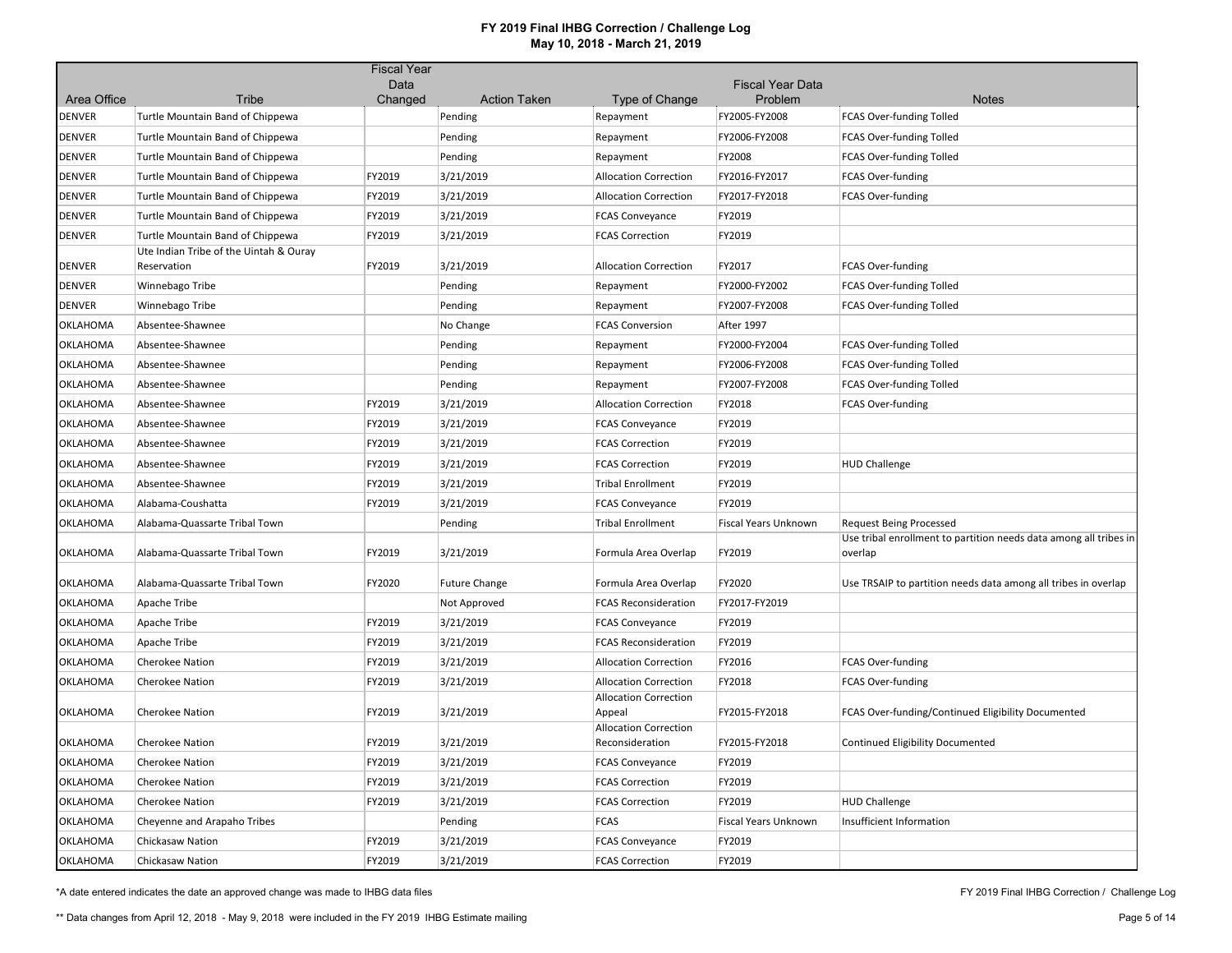|                 |                            | <b>Fiscal Year</b> |                                  |                                          |                         |                                                                              |
|-----------------|----------------------------|--------------------|----------------------------------|------------------------------------------|-------------------------|------------------------------------------------------------------------------|
| Area Office     | <b>Tribe</b>               | Data<br>Changed    |                                  |                                          | <b>Fiscal Year Data</b> |                                                                              |
| OKLAHOMA        | Chickasaw Nation           | FY2019             | <b>Action Taken</b><br>3/21/2019 | Type of Change<br><b>FCAS Correction</b> | Problem<br>FY2019       | <b>Notes</b><br><b>HUD Challenge</b>                                         |
| <b>OKLAHOMA</b> | <b>Chickasaw Nation</b>    | FY2020             | <b>Future Change</b>             | <b>FCAS Conveyance</b>                   | FY2020                  |                                                                              |
| OKLAHOMA        | Chitimacha Tribe           | FY2019             | 3/21/2019                        | <b>Allocation Correction</b>             | FY2018                  | <b>FCAS Over-funding</b>                                                     |
| OKLAHOMA        | Chitimacha Tribe           | FY2019             | 3/21/2019                        | <b>FCAS Conveyance</b>                   | FY2019                  |                                                                              |
| OKLAHOMA        | Choctaw Nation             |                    | Pending                          | Repayment                                | FY2001                  | FCAS Over-funding Tolled                                                     |
| <b>OKLAHOMA</b> | <b>Choctaw Nation</b>      |                    | Pending                          | Repayment                                | FY2008                  | FCAS Over-funding Tolled                                                     |
| OKLAHOMA        | <b>Choctaw Nation</b>      | FY2019             | 3/21/2019                        | <b>Allocation Correction</b>             | FY2017                  | <b>FCAS Over-funding</b>                                                     |
|                 |                            |                    |                                  | <b>Allocation Correction</b>             |                         |                                                                              |
| OKLAHOMA        | Choctaw Nation             | FY2019             | 3/21/2019                        | Appeal                                   | FY2018                  | Continued Eligibility Documented                                             |
| OKLAHOMA        | Choctaw Nation             | FY2019             | 3/21/2019                        | <b>FCAS Conveyance</b>                   | FY2019                  |                                                                              |
| OKLAHOMA        | <b>Choctaw Nation</b>      | FY2019             | 3/21/2019                        | <b>FCAS Correction</b>                   | FY2019                  |                                                                              |
| <b>OKLAHOMA</b> | Choctaw Nation             | FY2019             | 3/21/2019                        | <b>FCAS Correction</b>                   | FY2019                  | <b>HUD Challenge</b>                                                         |
| OKLAHOMA        | <b>Choctaw Nation</b>      | FY2019             | 3/21/2019                        | <b>Tribal Enrollment</b>                 | FY2019                  |                                                                              |
| OKLAHOMA        | Citizen Potawatomi Nation  | FY2019             | 3/21/2019                        | <b>Tribal Enrollment</b>                 | FY2019                  |                                                                              |
| OKLAHOMA        | <b>Comanche Nation</b>     |                    | No Change                        | <b>FCAS Conversion</b>                   | After 1997              |                                                                              |
| OKLAHOMA        | <b>Comanche Nation</b>     | FY2019             | 3/21/2019                        | <b>Allocation Correction</b>             | FY 2018                 | FCAS Over-funding                                                            |
| <b>OKLAHOMA</b> | <b>Comanche Nation</b>     | FY2019             | 3/21/2019                        | <b>Allocation Correction</b>             | FY2016                  | <b>FCAS Over-funding</b>                                                     |
| OKLAHOMA        | <b>Comanche Nation</b>     | FY2019             | 3/21/2019                        | <b>Allocation Correction</b>             | FY2018                  | <b>FCAS Over-funding</b>                                                     |
|                 |                            |                    |                                  | <b>Allocation Correction</b>             |                         |                                                                              |
| OKLAHOMA        | <b>Comanche Nation</b>     | FY2019             | 3/21/2019                        | Appeal<br><b>Allocation Correction</b>   | FY2010-FY2017           | FCAS Over-funding/Continued Eligibility Documented                           |
| OKLAHOMA        | <b>Comanche Nation</b>     | FY2019             | 3/21/2019                        | Reconsideration                          | FY2017                  | <b>Continued Eligibility Documented</b>                                      |
| OKLAHOMA        | <b>Comanche Nation</b>     | FY2019             | 3/21/2019                        | <b>FCAS Conveyance</b>                   | FY2019                  |                                                                              |
| OKLAHOMA        | Delaware Nation (Western)  | FY2019             | 3/21/2019                        | <b>FCAS Conveyance</b>                   | FY2019                  |                                                                              |
| OKLAHOMA        | Fort Sill Apache Tribe     |                    | No Change                        | <b>FCAS Conversion</b>                   | After 1997              |                                                                              |
| OKLAHOMA        | Fort Sill Apache Tribe     | FY2019             | 3/21/2019                        | <b>FCAS Conveyance</b>                   | FY2019                  |                                                                              |
| OKLAHOMA        | Fort Sill Apache Tribe     | FY2019             | 3/21/2019                        | <b>Tribal Enrollment</b>                 | FY2019                  |                                                                              |
| OKLAHOMA        | <b>Kaw Nation</b>          |                    | Pending                          | <b>FCAS</b>                              | Fiscal Years Unknown    | Insufficient Information                                                     |
| OKLAHOMA        | <b>Kaw Nation</b>          | FY2019             | 3/21/2019                        | <b>Allocation Correction</b>             | FY2018                  | FCAS Over-funding                                                            |
| <b>OKLAHOMA</b> | <b>Kaw Nation</b>          | FY2019             | 3/21/2019                        | <b>FCAS Conveyance</b>                   | FY2019                  |                                                                              |
| OKLAHOMA        | <b>Kaw Nation</b>          | FY2019             | 3/21/2019                        | <b>FCAS Correction</b>                   | FY2019                  | <b>HUD Challenge</b>                                                         |
| OKLAHOMA        | Kialegee Tribal Town       | FY2019             | 3/21/2019                        | Formula Area Overlap                     | FY2019                  | Use tribal enrollment to partition needs data among all tribes in<br>overlap |
| OKLAHOMA        | Kialegee Tribal Town       | FY2020             | <b>Future Change</b>             | Formula Area Overlap                     | FY2020                  | Use TRSAIP to partition needs data among all tribes in overlap               |
| OKLAHOMA        | Kickapoo Tribe of Oklahoma |                    | No Change                        | <b>FCAS</b>                              | FY2019                  |                                                                              |
| OKLAHOMA        | Muscogee (Creek) Nation    | FY2019             | 3/21/2019                        | <b>Allocation Correction</b>             | FY2016-FY2018           | <b>FCAS Over-funding</b>                                                     |
| OKLAHOMA        | Muscogee (Creek) Nation    | FY2019             | 3/21/2019                        | <b>FCAS Conveyance</b>                   | FY2019                  |                                                                              |
| OKLAHOMA        | Muscogee (Creek) Nation    | FY2019             | 3/21/2019                        | <b>FCAS Correction</b>                   | FY2019                  | <b>HUD Challenge</b>                                                         |
| <b>OKLAHOMA</b> | Muscogee (Creek) Nation    | FY2019             | 3/21/2019                        | Formula Area Overlap                     | FY2019                  | Use tribal enrollment to partition needs data among all tribes in<br>overlap |

\*A date entered indicates the date an approved change was made to IHBG data files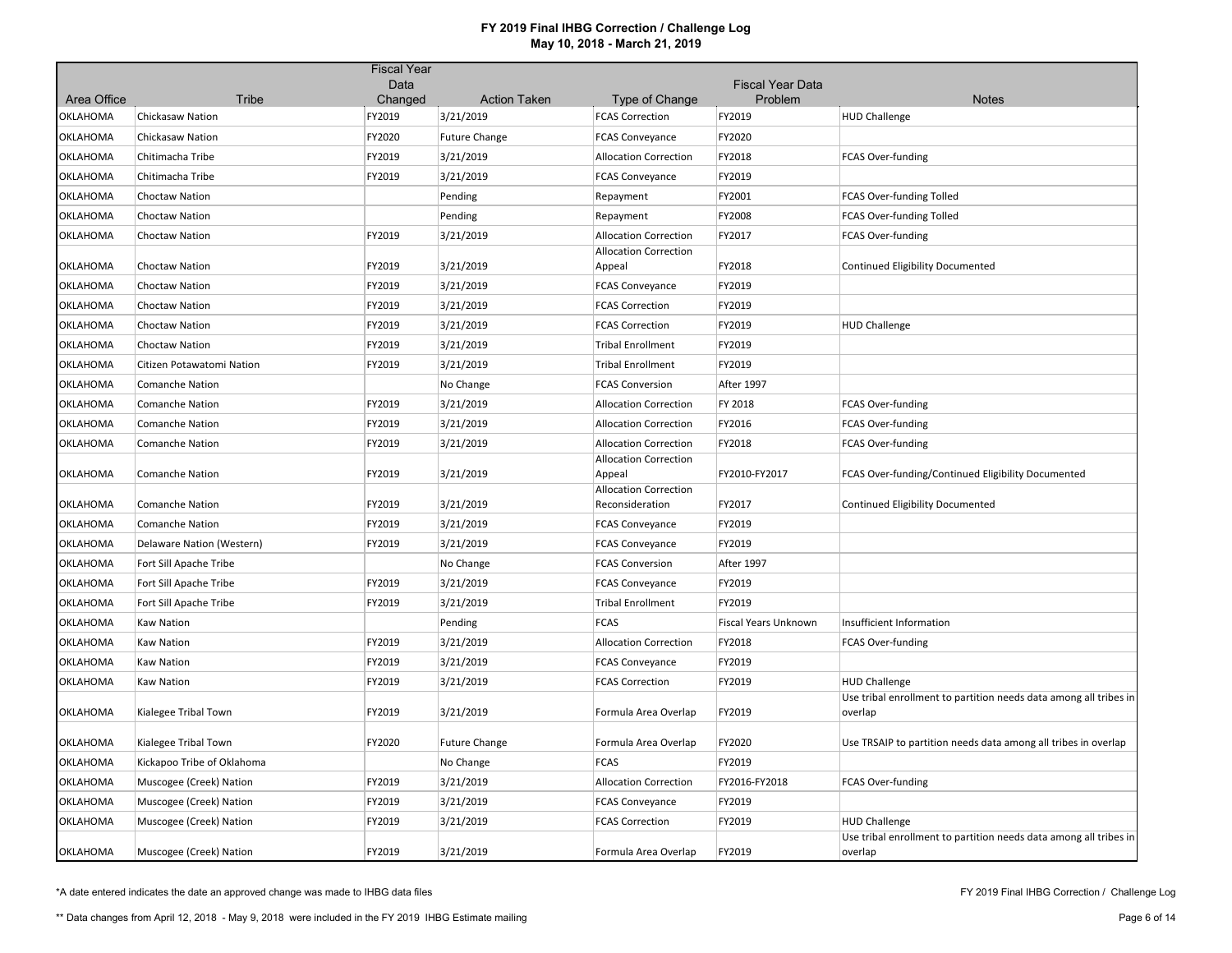| Area Office    | <b>Tribe</b>                             | Data<br>Changed | <b>Action Taken</b>  | Type of Change                         | <b>Fiscal Year Data</b><br>Problem | <b>Notes</b>                                                                 |
|----------------|------------------------------------------|-----------------|----------------------|----------------------------------------|------------------------------------|------------------------------------------------------------------------------|
|                |                                          |                 |                      |                                        |                                    |                                                                              |
| OKLAHOMA       | Muscogee (Creek) Nation                  | FY2020          | <b>Future Change</b> | Formula Area Overlap                   | FY2020                             | Use TRSAIP to partition needs data among all tribes in overlap               |
| OKLAHOMA       | Pawnee Nation                            | FY2019          | 3/21/2019            | <b>Tribal Enrollment</b>               | FY2019                             |                                                                              |
| OKLAHOMA       | Peoria Tribe                             | FY2019          | 3/21/2019            | <b>Allocation Correction</b>           | FY2017-FY2018                      | FCAS Over-funding                                                            |
|                |                                          |                 |                      | <b>Allocation Correction</b>           |                                    |                                                                              |
| OKLAHOMA       | Peoria Tribe                             | FY2019          | 3/21/2019            | Appeal                                 | FY2018                             | Continued Eligibility Documented                                             |
| OKLAHOMA       | Peoria Tribe                             | FY2019          | 3/21/2019            | <b>FCAS Correction</b>                 | FY2019                             |                                                                              |
| OKLAHOMA       | Peoria Tribe                             | FY2019          | 3/21/2019            | <b>FCAS Correction</b>                 | FY2019                             | <b>HUD Challenge</b>                                                         |
| OKLAHOMA       | Quapaw Tribe                             | FY2019          | 3/21/2019            | <b>Tribal Enrollment</b>               | FY2019                             |                                                                              |
| OKLAHOMA       | Sac and Fox Nation of Missouri           | FY2019          | 3/21/2019            | <b>FCAS Appeal</b>                     | FY2019                             |                                                                              |
| OKLAHOMA       | Sac and Fox Nation of Missouri           | FY2019          | 3/21/2019            | <b>FCAS Correction</b>                 | FY2019                             |                                                                              |
| OKLAHOMA       | Sac and Fox Nation, Oklahoma             |                 | Not Approved         | <b>FCAS Appeal</b>                     | FY2016-FY2017                      |                                                                              |
| OKLAHOMA       | Sac and Fox Nation, Oklahoma             | FY2019          | 3/21/2019            | <b>Allocation Correction</b>           | FY2018                             | <b>FCAS Over-funding</b>                                                     |
| OKLAHOMA       | Sac and Fox Nation, Oklahoma             | FY2019          | 3/21/2019            | <b>FCAS Conveyance</b>                 | FY2019                             |                                                                              |
| OKLAHOMA       | Sac and Fox Nation, Oklahoma             | FY2019          | 3/21/2019            | <b>FCAS Correction</b>                 | FY2019                             | <b>HUD Challenge</b>                                                         |
| OKLAHOMA       | Seminole Nation                          |                 | Pending              | Repayment                              | FY1999-FY2004                      | Section 8 Over-funding Tolled                                                |
| OKLAHOMA       | Seminole Nation                          |                 | Pending              | Repayment                              | FY2002, FY2008                     | FCAS Over-funding Tolled                                                     |
| OKLAHOMA       | Seminole Nation                          |                 | Pending              | Repayment                              | FY2006-FY2008                      | <b>FCAS Over-funding Tolled</b>                                              |
| OKLAHOMA       | Seminole Nation                          |                 | Pending              | Repayment                              | FY2008                             | FCAS Over-funding Tolled                                                     |
| OKLAHOMA       | Thlopthlocco Tribal Town                 | FY2019          | 3/21/2019            | Formula Area Overlap                   | FY2019                             | Use tribal enrollment to partition needs data among all tribes in<br>overlap |
| OKLAHOMA       | <b>Thiopthiocco Tribal Town</b>          | FY2020          | <b>Future Change</b> | Formula Area Overlap                   | FY2020                             | Use TRSAIP to partition needs data among all tribes in overlap               |
| OKLAHOMA       | Wichita Tribe                            | FY2019          | 3/21/2019            | <b>Allocation Correction</b>           | FY2016-FY2017                      | <b>FCAS Over-funding</b>                                                     |
| OKLAHOMA       | Wichita Tribe                            | FY2019          | 3/21/2019            | <b>Allocation Correction</b><br>Appeal | FY2018                             |                                                                              |
| OKLAHOMA       | Wichita Tribe                            | FY2019          | 3/21/2019            | <b>FCAS Correction</b>                 | FY2019                             |                                                                              |
| OKLAHOMA       | Wichita Tribe                            | FY2019          | 3/21/2019            | <b>Tribal Enrollment</b>               | FY2019                             |                                                                              |
| PHOENIX        | Acoma Pueblo                             |                 | Pending              | Repayment                              | FY2002-FY2008                      | FCAS Over-funding Tolled                                                     |
| PHOENIX        | Acoma Pueblo                             |                 | Pending              | Repayment                              | FY2004-FY2006                      | FCAS Over-funding Tolled                                                     |
| PHOENIX        | Acoma Pueblo                             |                 | Pending              | Repayment                              | FY2006-FY2008                      | FCAS Over-funding Tolled                                                     |
| PHOENIX        | Acoma Pueblo                             |                 | Pending              | Repayment                              | FY2008                             | <b>FCAS Over-funding Tolled</b>                                              |
| PHOENIX        | Berry Creek Rancheria                    | FY2019          | 3/21/2019            | <b>FCAS Conveyance</b>                 | FY2019                             |                                                                              |
| PHOENIX        | Berry Creek Rancheria                    | FY2019          | 3/21/2019            | <b>FCAS Correction</b>                 | FY2019                             |                                                                              |
| PHOENIX        | <b>Big Pine Paiute Tribe</b>             |                 | Pending              | Repayment                              | FY2000-FY2007                      | FCAS Over-funding Tolled                                                     |
| PHOENIX        | <b>Big Pine Paiute Tribe</b>             |                 | Pending              | Repayment                              | FY2002-FY2003                      | FCAS Over-funding Tolled                                                     |
| PHOENIX        | <b>Bridgeport Indian Colony</b>          | FY2019          | 3/21/2019            | <b>Tribal Enrollment</b>               | FY2019                             |                                                                              |
| PHOENIX        | Cahto Tribe of the Laytonville Rancheria | FY2019          | 3/21/2019            | Tribal Enrollment                      | FY2019                             |                                                                              |
| PHOENIX        | Cahuilla Band of Indians                 | FY2019          | 3/21/2019            | <b>Allocation Correction</b>           | FY2017                             | Conveyance Dates Submitted                                                   |
| <b>PHOENIX</b> | Cahuilla Band of Indians                 | FY2019          | 3/21/2019            | <b>FCAS Conveyance</b>                 | FY2019                             |                                                                              |

\*A date entered indicates the date an approved change was made to IHBG data files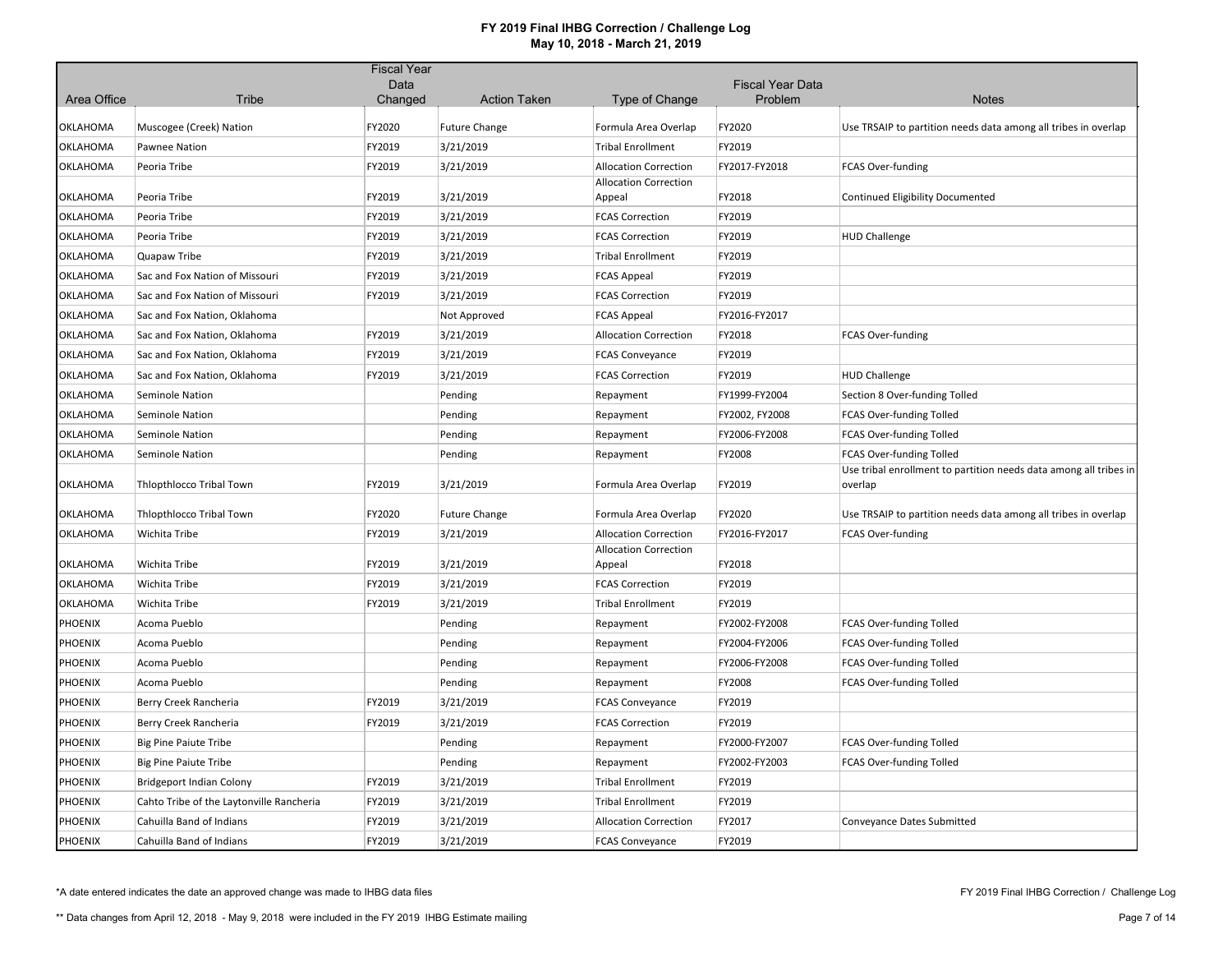|                |                                                  | <b>Fiscal Year</b> |                      |                                        |                             |                                                                   |
|----------------|--------------------------------------------------|--------------------|----------------------|----------------------------------------|-----------------------------|-------------------------------------------------------------------|
|                |                                                  | Data               |                      |                                        | <b>Fiscal Year Data</b>     |                                                                   |
| Area Office    | Tribe<br>Capitan Grande Band of Diegueno Mission | Changed            | <b>Action Taken</b>  | <b>Type of Change</b>                  | Problem                     | <b>Notes</b>                                                      |
| <b>PHOENIX</b> | Indians                                          |                    | Pending              | <b>FCAS</b>                            | Fiscal Years Unknown        | <b>Request Being Processed</b>                                    |
| PHOENIX        | Cochiti Pueblo                                   |                    | No Change            | <b>FCAS Conversion</b>                 | <b>After 1997</b>           |                                                                   |
| <b>PHOENIX</b> | Cochiti Pueblo                                   | FY2019             | 3/21/2019            | <b>Allocation Correction</b>           | FY2017-FY2018               | FCAS Over-funding                                                 |
| <b>PHOENIX</b> | Cochiti Pueblo                                   | FY2019             | 3/21/2019            | <b>FCAS Conveyance</b>                 | FY2019                      |                                                                   |
| <b>PHOENIX</b> | Cochiti Pueblo                                   | FY2020             | 3/21/2019            | <b>Allocation Correction</b>           | FY2017-FY2018               | FCAS Over-funding                                                 |
| <b>PHOENIX</b> | Cochiti Pueblo                                   | FY2021             | 3/21/2019            | <b>Allocation Correction</b>           | FY2017-FY2018               | <b>FCAS Over-funding</b>                                          |
| <b>PHOENIX</b> | Colorado River Indian Tribes                     |                    | Pending              | FCAS                                   | <b>Fiscal Years Unknown</b> | <b>Request Being Processed</b>                                    |
| <b>PHOENIX</b> | Dry Creek Rancheria                              |                    | Pending              | <b>Tribal Enrollment</b>               | <b>Fiscal Years Unknown</b> | <b>Request Being Processed</b>                                    |
| PHOENIX        | Dry Creek Rancheria                              | FY2019             | 3/21/2019            | <b>Tribal Enrollment</b>               | FY2019                      |                                                                   |
| PHOENIX        | Duck Valley Shoshone-Paiute                      | FY2019             | 3/21/2019            | <b>Allocation Correction</b>           | FY2018                      | FCAS Over-funding                                                 |
| <b>PHOENIX</b> | Duck Valley Shoshone-Paiute                      | FY2019             | 3/21/2019            | <b>FCAS Conveyance</b>                 | FY2019                      |                                                                   |
| <b>PHOENIX</b> | Duck Valley Shoshone-Paiute                      | FY2019             | 3/21/2019            | <b>FCAS Correction</b>                 | FY2019                      |                                                                   |
| <b>PHOENIX</b> | Fallon Paiute-Shoshone Tribe                     |                    | No Change            | <b>FCAS Conversion</b>                 | <b>After 1997</b>           |                                                                   |
| <b>PHOENIX</b> | Fallon Paiute-Shoshone Tribe                     |                    | Pending              | <b>Allocation Correction</b>           | FY2016-FY2018               | FCAS Over-funding                                                 |
| <b>PHOENIX</b> | Fallon Paiute-Shoshone Tribe                     |                    | Pending              | FCAS                                   | <b>Fiscal Years Unknown</b> | Insufficient Information                                          |
| <b>PHOENIX</b> | Fallon Paiute-Shoshone Tribe                     |                    | Pending              | <b>FCAS Extension</b>                  | Fiscal Years Unknown        | <b>Request Being Processed</b>                                    |
| <b>PHOENIX</b> | Fallon Paiute-Shoshone Tribe                     | FY2019             | 3/21/2019            | <b>Allocation Correction</b>           | FY2018                      | <b>Tribal Enrollment Correction</b>                               |
| <b>PHOENIX</b> | Fallon Paiute-Shoshone Tribe                     | FY2019             | 3/21/2019            | <b>FCAS Conveyance</b>                 | FY2019                      |                                                                   |
| <b>PHOENIX</b> | Fallon Paiute-Shoshone Tribe                     | FY2019             | 3/21/2019            | <b>FCAS Correction</b>                 | FY2019                      |                                                                   |
| <b>PHOENIX</b> | Fallon Paiute-Shoshone Tribe                     | FY2019             | 3/21/2019            | <b>Tribal Enrollment</b>               | FY2019                      |                                                                   |
|                |                                                  |                    |                      |                                        |                             | Use tribal enrollment to partition needs data among all tribes in |
| <b>PHOENIX</b> | Fort Bidwell                                     | FY2019             | 3/21/2019            | Formula Area Overlap                   | FY2019                      | overlap                                                           |
| <b>PHOENIX</b> | Fort Bidwell                                     | FY2020             | <b>Future Change</b> | Formula Area Overlap                   | FY2020                      | Use TRSAIP to partition needs data among all tribes in overlap    |
| PHOENIX        | Guidiville Rancheria                             |                    | No Change            | <b>FCAS Conversion</b>                 | After 1997                  |                                                                   |
| <b>PHOENIX</b> | Guidiville Rancheria                             | FY2019             | 3/21/2019            | <b>FCAS Conveyance</b>                 | FY2019                      |                                                                   |
| <b>PHOENIX</b> | Habematolel Pomo of Upper Lake                   |                    | Pending              | <b>Tribal Enrollment</b>               | Fiscal Years Unknown        | <b>Request Being Processed</b>                                    |
| <b>PHOENIX</b> | Hoopa Valley                                     | FY2019             | 3/21/2019            | <b>Allocation Correction</b>           | FY2016-FY2017               | <b>FCAS Over-funding</b>                                          |
| <b>PHOENIX</b> | Hoopa Valley                                     | FY2019             | 3/21/2019            | <b>FCAS Conveyance</b>                 | FY2019                      |                                                                   |
| <b>PHOENIX</b> | Hoopa Valley                                     | FY2019             | 3/21/2019            | <b>FCAS Correction</b>                 | FY2019                      | <b>HUD Challenge</b>                                              |
| <b>PHOENIX</b> | Hopi                                             |                    | Pending              | <b>Allocation Correction</b><br>Appeal | FY2012-FY2015               | FCAS Over-funding                                                 |
| <b>PHOENIX</b> | Hopi                                             |                    | Pending              | <b>FCAS Reconsideration</b>            | Fiscal Years Unknown        | <b>Request Being Processed</b>                                    |
| <b>PHOENIX</b> | Hopi                                             | FY2019             | 3/21/2019            | <b>Allocation Correction</b>           | FY2016-FY2017               | FCAS Over-funding                                                 |
| <b>PHOENIX</b> | Hopi                                             | FY2019             | 3/21/2019            | <b>Tribal Enrollment</b>               | FY2019                      |                                                                   |
| <b>PHOENIX</b> | Hualapai                                         | FY2019             | 3/21/2019            | <b>Allocation Correction</b>           | FY2017-FY2018               | <b>FCAS Over-funding</b>                                          |
| <b>PHOENIX</b> | Hualapai                                         | FY2019             | 3/21/2019            | <b>FCAS Conveyance</b>                 | FY2019                      |                                                                   |
| <b>PHOENIX</b> | Hualapai                                         | FY2019             | 3/21/2019            | <b>FCAS Correction</b>                 | FY2019                      | <b>HUD Challenge</b>                                              |
| <b>PHOENIX</b> | Isleta Pueblo                                    |                    | No Change            | <b>FCAS</b>                            | FY2019                      |                                                                   |

\*A date entered indicates the date an approved change was made to IHBG data files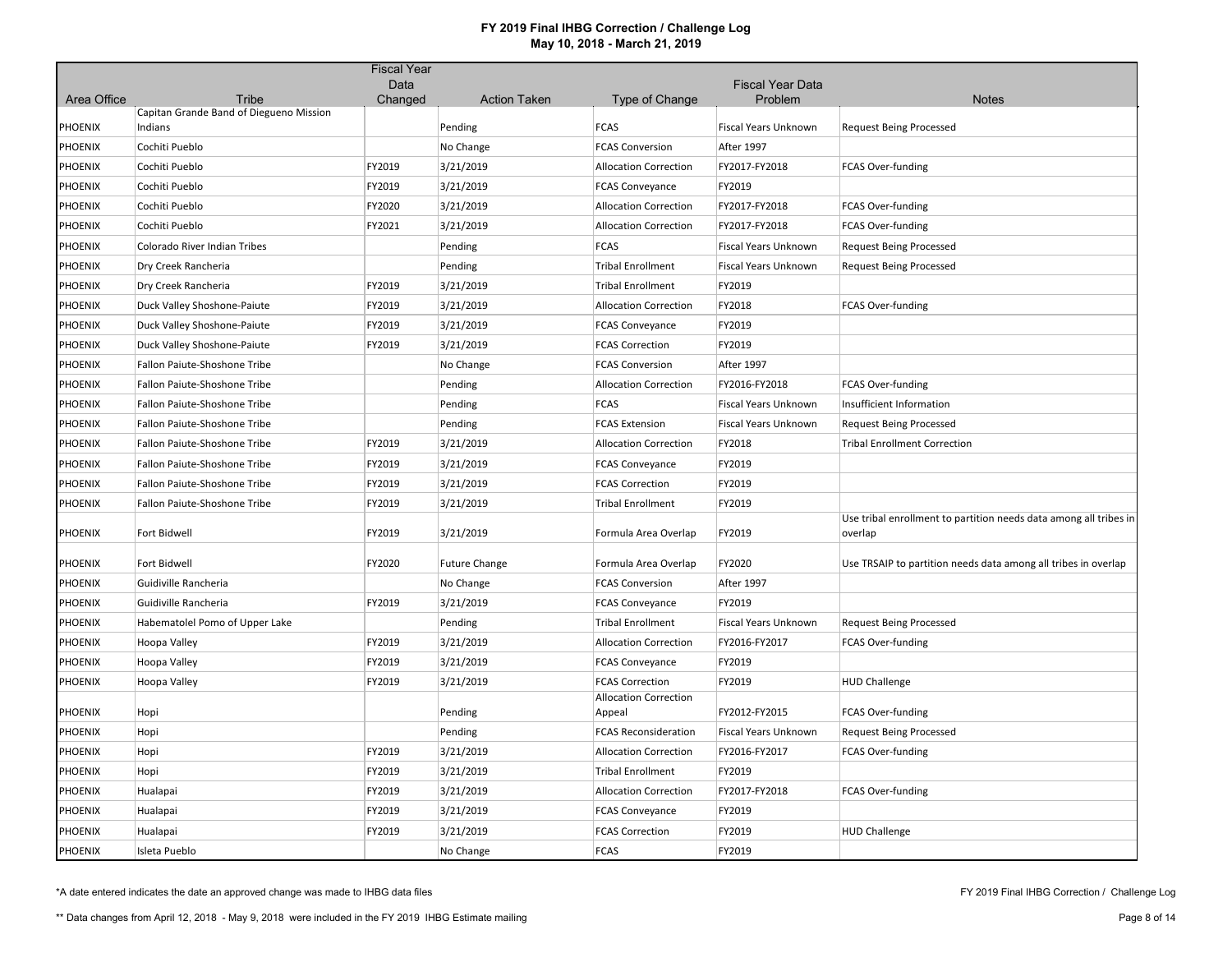|                        |                                           | <b>Fiscal Year</b> |                                |                              |                          |                                                                              |
|------------------------|-------------------------------------------|--------------------|--------------------------------|------------------------------|--------------------------|------------------------------------------------------------------------------|
|                        |                                           | Data               |                                |                              | <b>Fiscal Year Data</b>  |                                                                              |
| Area Office<br>PHOENIX | Tribe<br>Isleta Pueblo                    | Changed            | <b>Action Taken</b><br>Pending | Type of Change<br>Repayment  | Problem<br>FY1998-FY2002 | <b>Notes</b><br>FCAS Over-funding Tolled                                     |
| PHOENIX                | Jemez Pueblo                              | FY2019             | 3/21/2019                      | <b>Tribal Enrollment</b>     | FY2019                   |                                                                              |
| PHOENIX                | Jicarilla Apache Reservation              |                    | No Change                      | <b>FCAS Conversion</b>       | FY2019                   |                                                                              |
| PHOENIX                |                                           | FY2019             | 3/21/2019                      | <b>FCAS Appeal</b>           | FY2019                   | <b>HUD Challenge</b>                                                         |
|                        | Jicarilla Apache Reservation              |                    |                                |                              |                          | Use tribal enrollment to partition needs data among all tribes in            |
| PHOENIX                | Karuk Tribe                               | FY2019             | 3/21/2019                      | Formula Area Overlap         | FY2019                   | overlap                                                                      |
| PHOENIX                | Karuk Tribe                               | FY2019             | 3/21/2019                      | <b>Tribal Enrollment</b>     | FY2019                   |                                                                              |
| PHOENIX                | Karuk Tribe                               | FY2020             | <b>Future Change</b>           | Formula Area Overlap         | FY2020                   | Use TRSAIP to partition needs data among all tribes in overlap               |
| PHOENIX                | Lone Pine Paiute-Shoshone                 |                    | Pending                        | <b>FCAS</b>                  | Fiscal Years Unknown     | <b>Request Being Processed</b>                                               |
| PHOENIX                | Lone Pine Paiute-Shoshone                 |                    | Pending                        | Formula Area                 | FY2013-FY2019            | <b>HUD Challenge</b>                                                         |
| PHOENIX                | Lovelock Paiute Tribe                     |                    | No Change                      | <b>FCAS</b>                  | FY2019                   |                                                                              |
| PHOENIX                | Mechoopda Indian Tribe of Chico Rancheria |                    | Pending                        | <b>Tribal Enrollment</b>     | Fiscal Years Unknown     | <b>Request Being Processed</b>                                               |
| PHOENIX                | Mescalero Apache Tribe                    |                    | Pending                        | <b>FCAS</b>                  | Fiscal Years Unknown     | <b>Request Being Processed</b>                                               |
| PHOENIX                | Mooretown Rancheria                       | FY2019             | 3/21/2019                      | <b>FCAS Conveyance</b>       | FY2019                   |                                                                              |
| PHOENIX                | Nambe Pueblo                              |                    | Pending                        | Repayment                    | FY2006-FY2008            | FCAS Over-funding Tolled                                                     |
| PHOENIX                | Navajo Nation                             |                    | Pending                        | <b>Allocation Correction</b> | FY2005-FY2008            | Data Entry Error                                                             |
| PHOENIX                | Navajo Nation                             |                    | Pending                        | <b>Allocation Correction</b> | FY2006-FY2008            | Data Entry Error                                                             |
| PHOENIX                | Navajo Nation                             |                    | Pending                        | <b>Allocation Correction</b> | FY2012-FY2017            | FCAS Over-funding/Continued Eligibility Documented                           |
| PHOENIX                | Navajo Nation                             |                    | Pending                        | <b>Allocation Correction</b> | FY2017-FY2018            | FCAS Over-funding/Continued Eligibility Documented                           |
| PHOENIX                | Navajo Nation                             |                    | Pending                        | <b>Backfunding</b>           | FY1998-FY1999            | Revised Formula Regulations Preamble                                         |
| PHOENIX                | Navajo Nation                             |                    | Pending                        | <b>FCAS</b>                  | Fiscal Years Unknown     | Insufficient Information                                                     |
| PHOENIX                | Navajo Nation                             |                    | Pending                        | <b>FCAS Appeal</b>           | Fiscal Years Unknown     | <b>Request Being Processed</b>                                               |
| PHOENIX                | Navajo Nation                             |                    | Pending                        | Repayment                    | FY1999-FY2008            | FCAS Over-funding Tolled                                                     |
| PHOENIX                | Navajo Nation                             |                    | Pending                        | Repayment                    | FY2001-FY2008            | FCAS Over-funding Tolled                                                     |
| PHOENIX                | Navajo Nation                             |                    | Pending                        | Repayment                    | FY2002-FY2008            | FCAS Over-funding Tolled                                                     |
| PHOENIX                | Navajo Nation                             |                    | Pending                        | Repayment                    | FY2003-FY2008            | FCAS Over-funding Tolled                                                     |
| PHOENIX                | Navajo Nation                             |                    | Pending                        | Repayment                    | FY2004-FY2008            | FCAS Over-funding Tolled                                                     |
| PHOENIX                | Navajo Nation                             |                    | Pending                        | Repayment                    | FY2007                   | FCAS Over-funding Tolled                                                     |
| PHOENIX                | Navajo Nation                             |                    | Pending                        | Repayment                    | FY2008                   | FCAS Over-funding Tolled                                                     |
| PHOENIX                | Navajo Nation                             | FY2019             | 3/21/2019                      | <b>Allocation Correction</b> | FY2011-FY2015            | FCAS Over-funding/Continued Eligibility Documented                           |
| PHOENIX                | Navajo Nation                             | FY2019             | 3/21/2019                      | <b>Allocation Correction</b> | FY2011-FY2017            | FCAS Over-funding/Continued Eligibility Documented                           |
| PHOENIX                | Navajo Nation                             | FY2019             | 3/21/2019                      | <b>Allocation Correction</b> | FY2016                   | <b>FCAS Over-funding</b>                                                     |
| PHOENIX                | Navajo Nation                             | FY2019             | 3/21/2019                      | <b>FCAS Correction</b>       | FY2019                   |                                                                              |
| PHOENIX                | Pauma Band                                | FY2019             | 3/21/2019                      | <b>FCAS Conveyance</b>       | FY2019                   |                                                                              |
| PHOENIX                | Picayune Rancheria                        | FY2019             | 3/21/2019                      | <b>Tribal Enrollment</b>     | FY2019                   |                                                                              |
| PHOENIX                | Pyramid Lake Paiute                       | FY2019             | 3/21/2019                      | <b>FCAS Conveyance</b>       | FY2019                   |                                                                              |
| PHOENIX                | Quartz Valley Indian Community            | FY2019             | 3/21/2019                      | Formula Area Overlap         | FY2019                   | Use tribal enrollment to partition needs data among all tribes in<br>overlap |
| PHOENIX                | Quartz Valley Indian Community            | FY2019             | 3/21/2019                      | <b>Tribal Enrollment</b>     | FY2019                   |                                                                              |

\*A date entered indicates the date an approved change was made to IHBG data files

FY 2019 Final IHBG Correction / Challenge Log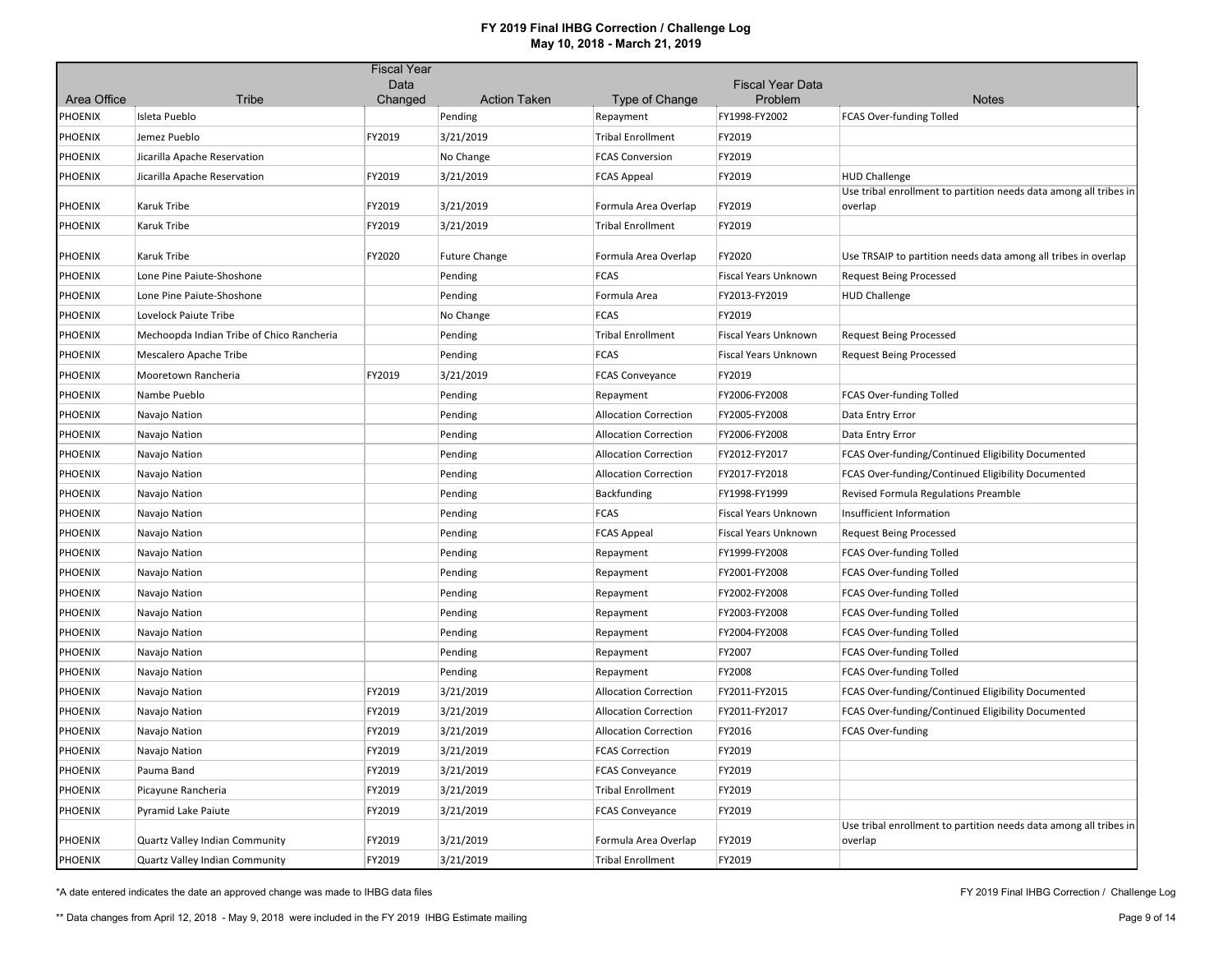|                |                                           | <b>Fiscal Year</b> |                      |                                                 |                                    |                                                                |
|----------------|-------------------------------------------|--------------------|----------------------|-------------------------------------------------|------------------------------------|----------------------------------------------------------------|
| Area Office    | Tribe                                     | Data<br>Changed    | <b>Action Taken</b>  | Type of Change                                  | <b>Fiscal Year Data</b><br>Problem | <b>Notes</b>                                                   |
|                |                                           |                    |                      |                                                 |                                    |                                                                |
| PHOENIX        | Quartz Valley Indian Community            | FY2020             | <b>Future Change</b> | Formula Area Overlap                            | FY2020                             | Use TRSAIP to partition needs data among all tribes in overlap |
| PHOENIX        | Reno-Sparks Indian Colony                 | FY2019             | 3/21/2019            | <b>FCAS Conveyance</b>                          | FY2019                             |                                                                |
| PHOENIX        | Rincon Band of Luiseno Mission Indians    |                    | Pending              | <b>FCAS</b>                                     | Fiscal Years Unknown               | <b>Request Being Processed</b>                                 |
| <b>PHOENIX</b> | Rincon Band of Luiseno Mission Indians    | FY2019             | 3/21/2019            | <b>FCAS Conveyance</b>                          | FY2019                             |                                                                |
| <b>PHOENIX</b> | Salt River Pima-Maricopa Indian Community |                    | Pending              | <b>Allocation Correction</b>                    | FY2001-FY2009                      | <b>Continued Eligibility Documented</b>                        |
| <b>PHOENIX</b> | Salt River Pima-Maricopa Indian Community |                    | Pending              | <b>Allocation Correction</b>                    | FY2010-FY2013                      | <b>FCAS Over-funding</b>                                       |
| PHOENIX        | Salt River Pima-Maricopa Indian Community |                    | Pending              | <b>Allocation Correction</b><br>Appeal          | FY2003-FY2015                      | <b>FCAS Over-funding</b>                                       |
| PHOENIX        | Salt River Pima-Maricopa Indian Community |                    | Pending              | <b>FCAS</b>                                     | Fiscal Years Unknown               | <b>FCAS Update</b>                                             |
| PHOENIX        | Salt River Pima-Maricopa Indian Community |                    | Pending              | <b>FCAS</b>                                     | Fiscal Years Unknown               | <b>HUD Challenge</b>                                           |
| PHOENIX        | Salt River Pima-Maricopa Indian Community |                    | Pending              | <b>FCAS Appeal</b>                              | Fiscal Years Unknown               | <b>HUD Challenge</b>                                           |
| <b>PHOENIX</b> | Salt River Pima-Maricopa Indian Community |                    | Pending              | <b>FCAS Correction</b>                          | FY2007-FY2016                      |                                                                |
| PHOENIX        | Salt River Pima-Maricopa Indian Community |                    | Pending              | <b>FCAS Reconsideration</b>                     | Fiscal Years Unknown               | <b>Request Being Processed</b>                                 |
| <b>PHOENIX</b> | San Carlos Apache                         | FY2019             | 3/21/2019            | <b>Allocation Correction</b>                    | FY2016-FY2017                      | <b>FCAS Over-funding</b>                                       |
| PHOENIX        | San Pasqual Band                          | FY2019             | 3/21/2019            | <b>Allocation Correction</b>                    | FY2018                             | <b>FCAS Over-funding</b>                                       |
| <b>PHOENIX</b> | San Pasqual Band                          | FY2019             | 3/21/2019            | <b>FCAS Conveyance</b>                          | FY2019                             |                                                                |
| PHOENIX        | Sandia Pueblo                             | FY2019             | 3/21/2019            | <b>Allocation Correction</b>                    | FY2017-FY2018                      | <b>FCAS Over-funding</b>                                       |
| PHOENIX        | Sandia Pueblo                             | FY2019             | 3/21/2019            | <b>FCAS Conveyance</b>                          | FY2019                             |                                                                |
| <b>PHOENIX</b> | Santa Clara Pueblo                        |                    | Pending              | <b>FCAS</b>                                     | Fiscal Years Unknown               | Request Being Processed                                        |
| PHOENIX        | Santa Rosa Band of Cahuilla               | FY2019             | 3/21/2019            | <b>Allocation Correction</b>                    | FY2016-FY2017                      | Conveyance Dates Submitted                                     |
| <b>PHOENIX</b> | Santa Rosa Band of Cahuilla               | FY2019             | 3/21/2019            | <b>FCAS Conveyance</b>                          | FY2019                             |                                                                |
| <b>PHOENIX</b> | Soboba Band                               | FY2019             | 3/21/2019            | <b>FCAS Conveyance</b>                          | FY2019                             |                                                                |
| PHOENIX        | Te-Moak                                   |                    | No Change            | Repayment                                       | FY2002-FY2005                      | <b>Court Settlement</b>                                        |
| <b>PHOENIX</b> | Te-Moak                                   |                    | No Change            | Repayment                                       | FY2006-FY2008                      | <b>Court Settlement</b>                                        |
| PHOENIX        | Te-Moak                                   |                    | No Change            | Repayment                                       | FY2007-FY2008                      | <b>Court Settlement</b>                                        |
| PHOENIX        | Te-Moak                                   |                    | Pending              | <b>FCAS Appeal</b>                              | Fiscal Years Unknown               | <b>Request Being Processed</b>                                 |
| PHOENIX        | Te-Moak                                   | FY2019             | 3/21/2019            | <b>Allocation Correction</b>                    | FY2002-FY2008                      | <b>Court Settlement</b>                                        |
| <b>PHOENIX</b> | Te-Moak                                   | FY2019             | 3/21/2019            | <b>FCAS Conveyance</b>                          | FY2019                             |                                                                |
| PHOENIX        | Te-Moak                                   | FY2019             | 3/21/2019            | <b>FCAS Correction</b>                          | FY2019                             |                                                                |
| PHOENIX        | Tohono O'Odham Nation                     |                    | Not Approved         | <b>FCAS Reconsideration</b>                     | FY2014-FY2015                      |                                                                |
| <b>PHOENIX</b> | Tohono O'Odham Nation                     |                    | Pending              | <b>FCAS</b>                                     | Fiscal Years Unknown               | <b>Request Being Processed</b>                                 |
| PHOENIX        | Tohono O'Odham Nation                     | FY2019             | 3/21/2019            | <b>Allocation Correction</b>                    | FY2011, FY2014-FY2015              | FCAS Over-funding/Continued Eligibility Documented             |
| PHOENIX        | Tohono O'Odham Nation                     | FY2019             | 3/21/2019            | <b>Allocation Correction</b>                    | FY2018                             |                                                                |
| PHOENIX        | Tohono O'Odham Nation                     | FY2019             | 3/21/2019            | <b>Allocation Correction</b><br>Reconsideration | FY2014-FY2018                      | FCAS Over-funding/Continued Eligibility Documented             |
| <b>PHOENIX</b> | Tohono O'Odham Nation                     | FY2019             | 3/21/2019            | <b>Census Challenge</b>                         | FY2019                             |                                                                |
| PHOENIX        | Tohono O'Odham Nation                     | FY2019             | 3/21/2019            | <b>Census Challenge</b>                         | FY2019                             | All Needs variables                                            |
| <b>PHOENIX</b> | Tohono O'Odham Nation                     | FY2019             | 3/21/2019            | <b>FCAS Conveyance</b>                          | FY2019                             |                                                                |
| <b>PHOENIX</b> | Tohono O'Odham Nation                     | FY2019             | 3/21/2019            | <b>FCAS Correction</b>                          | FY2019                             |                                                                |

\*A date entered indicates the date an approved change was made to IHBG data files

FY 2019 Final IHBG Correction / Challenge Log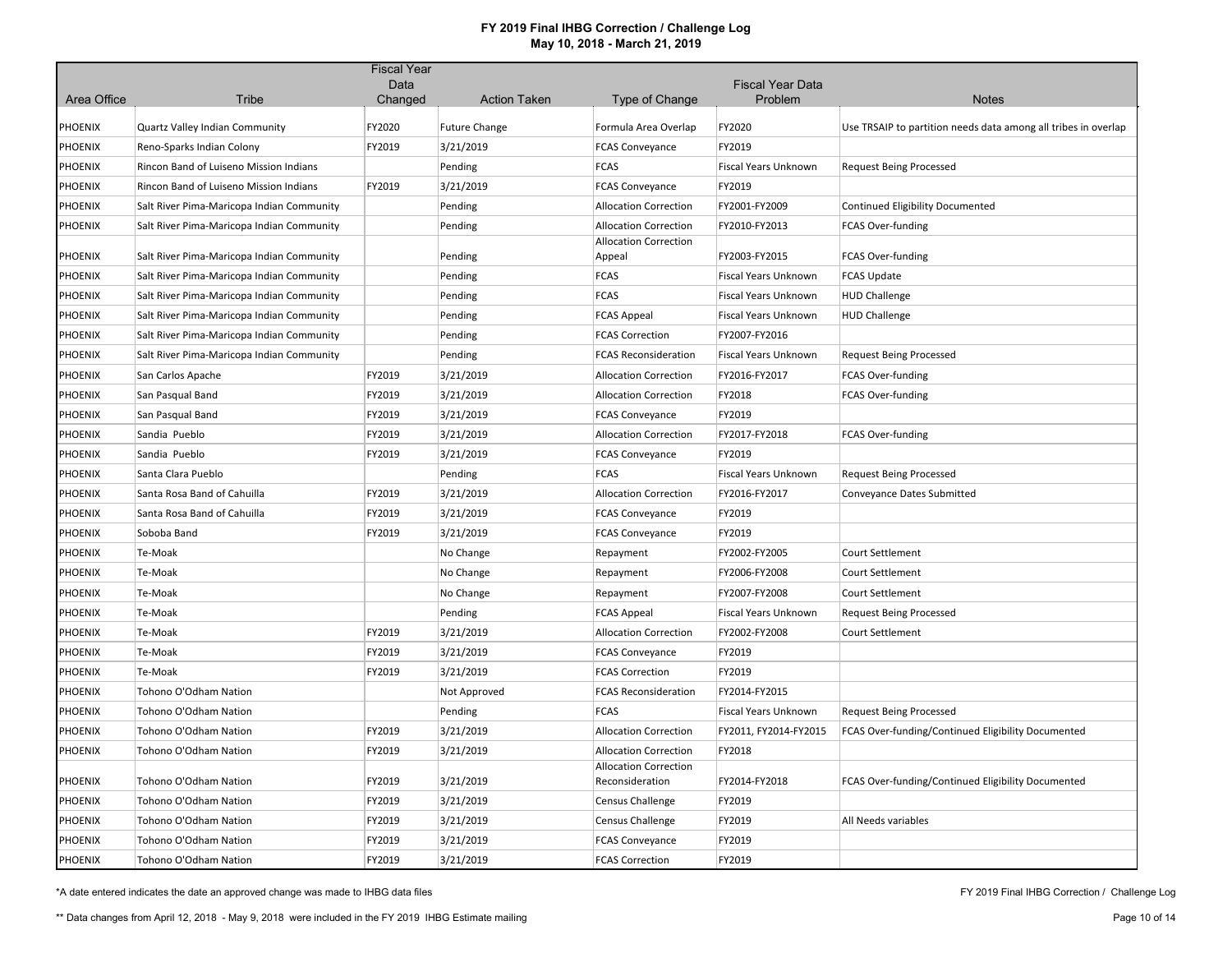|                |                                               | <b>Fiscal Year</b> |                      |                              |                         |                                                                                   |
|----------------|-----------------------------------------------|--------------------|----------------------|------------------------------|-------------------------|-----------------------------------------------------------------------------------|
|                |                                               | Data               |                      |                              | <b>Fiscal Year Data</b> |                                                                                   |
| Area Office    | Tribe                                         | Changed            | <b>Action Taken</b>  | Type of Change               | Problem                 | <b>Notes</b><br>Use tribal enrollment to partition needs data among all tribes in |
| <b>PHOENIX</b> | Tolowa Dee-ni' Nation (Smith River Rancheria) | FY2019             | 3/21/2019            | Formula Area Overlap         | FY2019                  | overlap                                                                           |
| PHOENIX        | Tolowa Dee-ni' Nation (Smith River Rancheria) | FY2020             | <b>Future Change</b> | Formula Area Overlap         | FY2020                  | Use TRSAIP to partition needs data among all tribes in overlap                    |
| <b>PHOENIX</b> | Tonto Apache of Arizona                       | FY2019             | 3/21/2019            | <b>Tribal Enrollment</b>     | FY2019                  |                                                                                   |
| <b>PHOENIX</b> | Torres-Martinez Desert Cahuilla Indians       | FY2019             | 3/21/2019            | <b>Allocation Correction</b> | FY2018                  | <b>FCAS Over-funding</b>                                                          |
| <b>PHOENIX</b> | Torres-Martinez Desert Cahuilla Indians       | FY2019             | 3/21/2019            | <b>FCAS Correction</b>       | FY2019                  |                                                                                   |
| PHOENIX        | Tule River Indian Tribe                       |                    | Pending              | <b>FCAS</b>                  | Fiscal Years Unknown    | <b>Request Being Processed</b>                                                    |
| <b>PHOENIX</b> | <b>Walker River Paiute Tribe</b>              |                    | No Change            | <b>FCAS Conversion</b>       | After 1997              |                                                                                   |
| PHOENIX        | <b>Walker River Paiute Tribe</b>              |                    | Pending              | Repayment                    | FY2006-FY2008           | FCAS Over-funding Tolled                                                          |
| PHOENIX        | Walker River Paiute Tribe                     |                    | Pending              | Repayment                    | FY2008                  | FCAS Over-funding Tolled                                                          |
| <b>PHOENIX</b> | Walker River Paiute Tribe                     | FY2019             | 3/21/2019            | <b>Allocation Correction</b> | FY2009-FY2015, FY2018   | <b>FCAS Over-funding</b>                                                          |
| <b>PHOENIX</b> | Walker River Paiute Tribe                     | FY2019             | 3/21/2019            | <b>FCAS Correction</b>       | FY2019                  | <b>HUD Challenge</b>                                                              |
| <b>PHOENIX</b> | <b>Walker River Paiute Tribe</b>              | FY2020             | 3/21/2019            | <b>Allocation Correction</b> | FY2009-FY2015, FY2018   | <b>FCAS Over-funding</b>                                                          |
| <b>PHOENIX</b> | Walker River Paiute Tribe                     | FY2021             | 3/21/2019            | <b>Allocation Correction</b> | FY2009-FY2015, FY2018   | <b>FCAS Over-funding</b>                                                          |
| PHOENIX        | <b>Walker River Paiute Tribe</b>              | FY2022             | 3/21/2019            | <b>Allocation Correction</b> | FY2009-FY2015, FY2018   | FCAS Over-funding                                                                 |
| PHOENIX        | Walker River Paiute Tribe                     | FY2023             | 3/21/2019            | <b>Allocation Correction</b> | FY2009-FY2015, FY2018   | FCAS Over-funding                                                                 |
| PHOENIX        | White Mountain Apache (Fort Apache)           |                    | Pending              | <b>Allocation Correction</b> | FY2016-FY2018           | FCAS Over-funding/Continued Eligibility Documented                                |
| <b>PHOENIX</b> | White Mountain Apache (Fort Apache)           |                    | Pending              | <b>FCAS Appeal</b>           | Fiscal Years Unknown    | <b>Request Being Processed</b>                                                    |
| <b>PHOENIX</b> | White Mountain Apache (Fort Apache)           | FY2019             | 3/21/2019            | <b>FCAS Conveyance</b>       | FY2019                  |                                                                                   |
| <b>PHOENIX</b> | White Mountain Apache (Fort Apache)           | FY2019             | 3/21/2019            | <b>FCAS Correction</b>       | FY2019                  |                                                                                   |
| <b>PHOENIX</b> | Yavapai-Apache (Camp Verde)                   |                    | Pending              | <b>FCAS</b>                  | Fiscal Years Unknown    | Insufficient Information                                                          |
| <b>PHOENIX</b> | Ysleta Del Sur Pueblo                         |                    | Pending              | <b>FCAS</b>                  | Fiscal Years Unknown    | <b>Request Being Processed</b>                                                    |
| PHOENIX        | Yurok Tribe                                   | FY2019             | 3/21/2019            | Formula Area Overlap         | FY2019                  | Use tribal enrollment to partition needs data among all tribes in<br>overlap      |
| <b>PHOENIX</b> | <b>Yurok Tribe</b>                            | FY2019             | 3/21/2019            | <b>Tribal Enrollment</b>     | FY2019                  |                                                                                   |
| <b>PHOENIX</b> | <b>Yurok Tribe</b>                            | FY2020             | <b>Future Change</b> | Formula Area Overlap         | FY2020                  | Use TRSAIP to partition needs data among all tribes in overlap                    |
| <b>PHOENIX</b> | Zuni Tribe                                    |                    | Pending              | Repayment                    | FY 2001-FY2009          | <b>FCAS Over-funding Tolled</b>                                                   |
| <b>PHOENIX</b> | Zuni Tribe                                    |                    | Pending              | Repayment                    | FY1998-FY2006           | FCAS Over-funding Tolled                                                          |
| <b>PHOENIX</b> | Zuni Tribe                                    |                    | Pending              | Repayment                    | FY2001-FY2008           | FCAS Over-funding Tolled                                                          |
| <b>PHOENIX</b> | Zuni Tribe                                    |                    | Pending              | Repayment                    | FY2001-FY2009           | FCAS Over-funding Tolled                                                          |
| PHOENIX        | Zuni Tribe                                    |                    | Pending              | Repayment                    | FY2004-FY2008           | FCAS Over-funding Tolled                                                          |
| <b>PHOENIX</b> | Zuni Tribe                                    |                    | Pending              | Repayment                    | FY2006-FY2008           | FCAS Over-funding Tolled                                                          |
| <b>PHOENIX</b> | Zuni Tribe                                    |                    | Pending              | Repayment                    | FY2007- FY2009          | FCAS Over-funding Tolled                                                          |
| <b>PHOENIX</b> | Zuni Tribe                                    |                    | Pending              | Repayment                    | FY2007-FY2008           | FCAS Over-funding Tolled                                                          |
| <b>PHOENIX</b> | Zuni Tribe                                    |                    | Pending              | Repayment                    | FY2007-FY2009           | FCAS Over-funding Tolled                                                          |
| PHOENIX        | Zuni Tribe                                    |                    | Pending              | Repayment                    | FY2008-FY2009           | <b>FCAS Over-funding Tolled</b>                                                   |
| <b>PHOENIX</b> | Zuni Tribe                                    |                    | Pending              | Repayment                    | FY2009                  | FCAS Over-funding Tolled                                                          |
| PHOENIX        | Zuni Tribe                                    | FY2019             | 3/21/2019            | <b>FCAS Correction</b>       | FY2019                  |                                                                                   |

\*A date entered indicates the date an approved change was made to IHBG data files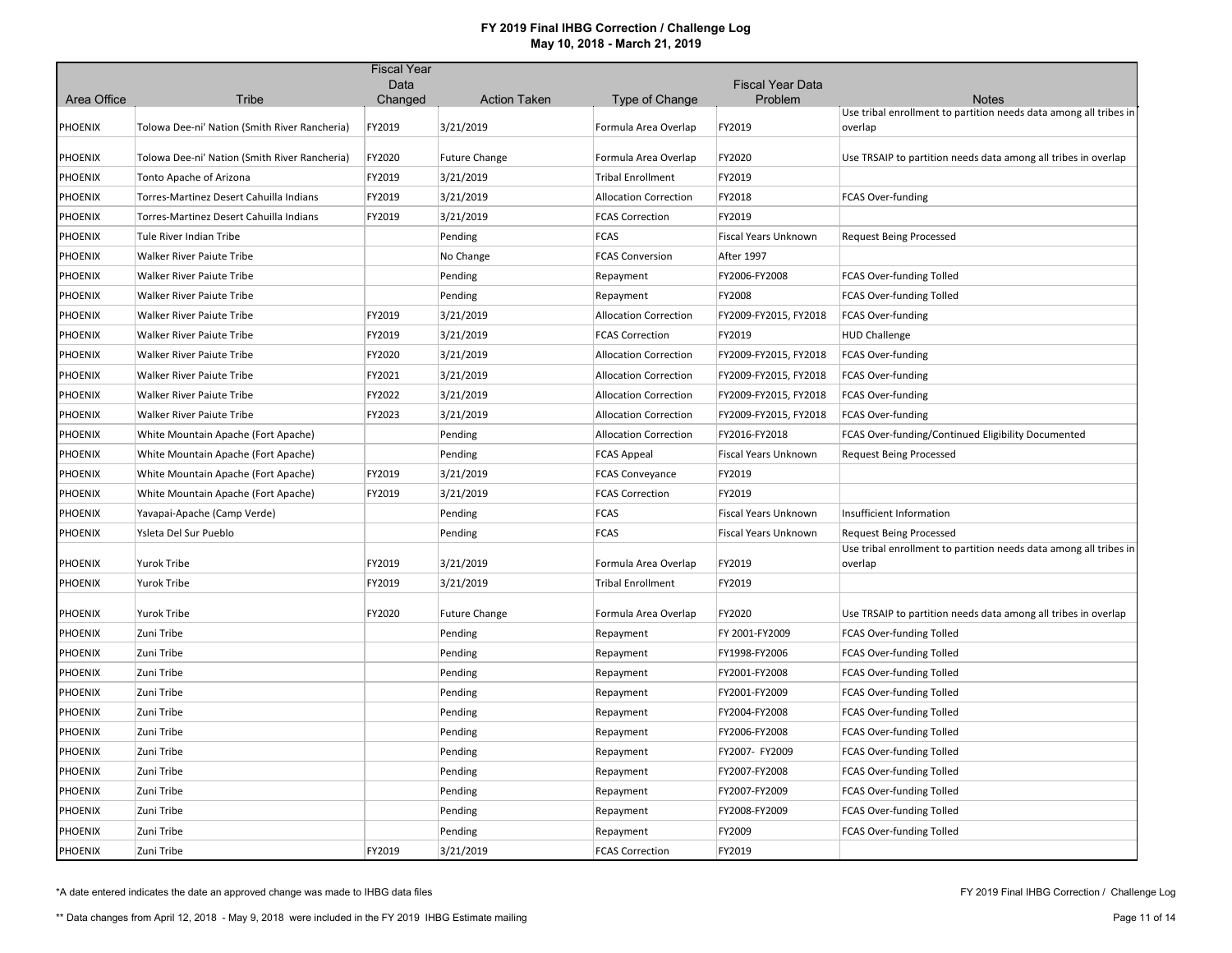|                        |                                                       | <b>Fiscal Year</b> |                                |                                        |                         |                                                                              |
|------------------------|-------------------------------------------------------|--------------------|--------------------------------|----------------------------------------|-------------------------|------------------------------------------------------------------------------|
|                        |                                                       | Data               |                                |                                        | <b>Fiscal Year Data</b> |                                                                              |
| Area Office<br>SEATTLE | Tribe<br><b>Chehalis Confederated Tribes</b>          | Changed            | <b>Action Taken</b><br>Pending | Type of Change<br><b>FCAS</b>          | Problem                 | <b>Notes</b><br><b>Request Being Processed</b>                               |
|                        |                                                       |                    |                                |                                        | Fiscal Years Unknown    |                                                                              |
| SEATTLE                | Coeur D'Alene Tribe                                   | FY2019             | 3/21/2019                      | <b>FCAS Conveyance</b>                 | FY2019                  |                                                                              |
| SEATTLE                | Coeur D'Alene Tribe                                   | FY2019             | 3/21/2019                      | <b>FCAS Correction</b>                 | FY2019                  | <b>HUD Challenge</b>                                                         |
| SEATTLE                | Coeur D'Alene Tribe                                   | FY2019             | 3/21/2019                      | <b>Tribal Enrollment</b>               | FY2019                  |                                                                              |
| SEATTLE                | <b>Colville Confederated Tribes</b>                   | FY2019             | 3/21/2019                      | <b>Allocation Correction</b>           | FY2018                  | FCAS Over-funding                                                            |
| SEATTLE                | <b>Colville Confederated Tribes</b>                   | FY2019             | 3/21/2019                      | <b>Allocation Correction</b><br>Appeal | FY2018                  | Continued Eligibility Documented                                             |
| SEATTLE                | <b>Colville Confederated Tribes</b>                   | FY2019             | 3/21/2019                      | <b>FCAS Conveyance</b>                 | FY2019                  |                                                                              |
| SEATTLE                | <b>Colville Confederated Tribes</b>                   | FY2019             | 3/21/2019                      | <b>FCAS Correction</b>                 | FY2019                  |                                                                              |
| SEATTLE                | <b>Colville Confederated Tribes</b>                   | FY2019             | 3/21/2019                      | <b>FCAS Correction</b>                 | FY2019                  | <b>HUD Challenge</b>                                                         |
| <b>SEATTLE</b>         | <b>Colville Confederated Tribes</b>                   | FY2019             | 3/21/2019                      | <b>Tribal Enrollment</b>               | FY2019                  |                                                                              |
| <b>SEATTLE</b>         | <b>Colville Confederated Tribes</b>                   | FY2020             | <b>Future Change</b>           | <b>FCAS Conveyance</b>                 | FY2020                  |                                                                              |
| SEATTLE                | Coos, Lower Umpqua and Siuslaw Confederated<br>Tribes | FY2019             | 3/21/2019                      | Formula Area Overlap                   | FY2019                  | Use tribal enrollment to partition needs data among all tribes in<br>overlap |
| SEATTLE                | Coos, Lower Umpqua and Siuslaw Confederated<br>Tribes | FY2019             | 3/21/2019                      | <b>Tribal Enrollment</b>               | FY2019                  |                                                                              |
| SEATTLE                | Coos, Lower Umpqua and Siuslaw Confederated<br>Tribes | FY2020             | <b>Future Change</b>           | Formula Area Overlap                   | FY2020                  | Use TRSAIP to partition needs data among all tribes in overlap               |
| <b>SEATTLE</b>         | Coquille Indian Tribe                                 |                    | No Change                      | <b>FCAS Conversion</b>                 | After 1997              |                                                                              |
| SEATTLE                | Coquille Indian Tribe                                 | FY2019             | 3/21/2019                      | Formula Area Overlap                   | FY2019                  | Use tribal enrollment to partition needs data among all tribes in<br>overlap |
| SEATTLE                | Coquille Indian Tribe                                 | FY2019             | 3/21/2019                      | <b>Tribal Enrollment</b>               | FY2019                  |                                                                              |
| SEATTLE                | Coquille Indian Tribe                                 | FY2020             | <b>Future Change</b>           | Formula Area Overlap                   | FY2020                  | Use TRSAIP to partition needs data among all tribes in overlap               |
| SEATTLE                | Cow Creek Band of Umpqua Tribe                        | FY2019             | 3/21/2019                      | Formula Area Overlap                   | FY2019                  | Use tribal enrollment to partition needs data among all tribes in<br>overlap |
| SEATTLE                | Cow Creek Band of Umpqua Tribe                        | FY2020             | <b>Future Change</b>           | Formula Area Overlap                   | FY2020                  | Use TRSAIP to partition needs data among all tribes in overlap               |
| SEATTLE                | <b>Grand Ronde Confederated Tribes</b>                | FY2019             | 3/21/2019                      | Formula Area Overlap                   | FY2019                  | Use tribal enrollment to partition needs data among all tribes in<br>overlap |
| SEATTLE                | <b>Grand Ronde Confederated Tribes</b>                | FY2019             | 3/21/2019                      | <b>Tribal Enrollment</b>               | FY2019                  |                                                                              |
|                        |                                                       |                    |                                |                                        |                         |                                                                              |
| SEATTLE                | Grand Ronde Confederated Tribes                       | FY2020             | <b>Future Change</b>           | Formula Area Overlap                   | FY2020                  | Use TRSAIP to partition needs data among all tribes in overlap               |
| SEATTLE                | Kalispel Indian Community                             | FY2019             | 3/21/2019                      | <b>FCAS Conveyance</b>                 | FY2019                  |                                                                              |
| SEATTLE                | Kalispel Indian Community                             | FY2019             | 3/21/2019                      | <b>Tribal Enrollment</b>               | FY2019                  |                                                                              |
| SEATTLE                | Klamath Tribes                                        | FY2019             | 3/21/2019                      | Formula Area Overlap                   | FY2019                  | Use tribal enrollment to partition needs data among all tribes in<br>overlap |
| SEATTLE                | Klamath Tribes                                        | FY2020             | <b>Future Change</b>           | Formula Area Overlap                   | FY2020                  | Use TRSAIP to partition needs data among all tribes in overlap               |
| SEATTLE                | Kootenai Tribe                                        | FY2019             | 3/21/2019                      | <b>FCAS Correction</b>                 | FY2019                  | <b>HUD Challenge</b>                                                         |
| SEATTLE                | Kootenai Tribe                                        | FY2019             | 3/21/2019                      | <b>Tribal Enrollment</b>               | FY2019                  |                                                                              |
| SEATTLE                | Lower Elwha Tribal Community                          |                    | Pending                        | <b>FCAS</b>                            | Fiscal Years Unknown    | <b>Request Being Processed</b>                                               |
| SEATTLE                | Lower Elwha Tribal Community                          |                    | Pending                        | <b>Tribal Enrollment</b>               | Fiscal Years Unknown    | <b>Request Being Processed</b>                                               |
| SEATTLE                | Lower Elwha Tribal Community                          | FY2019             | 3/21/2019                      | <b>Allocation Correction</b>           | FY2018                  | FCAS Over-funding                                                            |

\*A date entered indicates the date an approved change was made to IHBG data files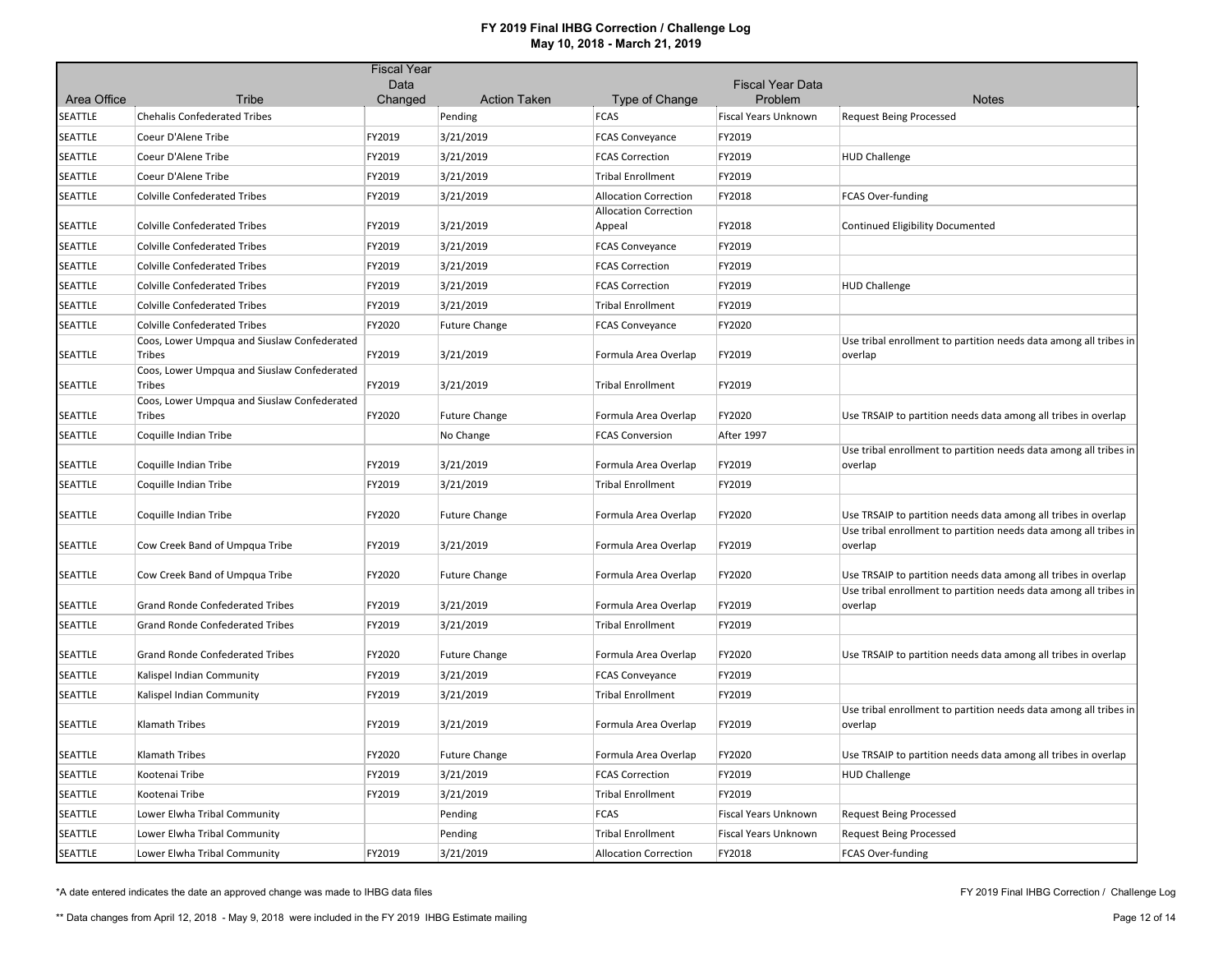|             |                                               | <b>Fiscal Year</b> |                                  |                                                 |                                    |                                                                              |
|-------------|-----------------------------------------------|--------------------|----------------------------------|-------------------------------------------------|------------------------------------|------------------------------------------------------------------------------|
| Area Office | Tribe                                         | Data<br>Changed    |                                  |                                                 | <b>Fiscal Year Data</b><br>Problem | <b>Notes</b>                                                                 |
| SEATTLE     | Lower Elwha Tribal Community                  | FY2019             | <b>Action Taken</b><br>3/21/2019 | Type of Change<br><b>FCAS Conveyance</b>        | FY2019                             |                                                                              |
| SEATTLE     | Lummi Tribe                                   |                    | Pending                          | Repayment                                       | FY2008                             | <b>FCAS Over-funding Tolled</b>                                              |
| SEATTLE     | Muckleshoot Indian Tribe                      | FY2019             | 3/21/2019                        | <b>Tribal Enrollment</b>                        | FY2019                             |                                                                              |
| SEATTLE     | Nez Perce Tribe                               |                    | No Change                        | <b>FCAS Correction</b>                          | FY2019                             | <b>HUD Challenge</b>                                                         |
| SEATTLE     | Nez Perce Tribe                               |                    | Pending                          | <b>FCAS Appeal</b>                              | Fiscal Years Unknown               | <b>Request Being Processed</b>                                               |
| SEATTLE     | Nooksack Tribe                                | FY2019             | 3/21/2019                        |                                                 | FY2019                             |                                                                              |
| SEATTLE     | Nooksack Tribe                                | FY2019             | 3/21/2019                        | <b>FCAS Appeal</b><br><b>FCAS Conveyance</b>    | FY2019                             |                                                                              |
| SEATTLE     | Port Gamble S'Klallam Tribe                   | FY2019             |                                  |                                                 | FY2019                             |                                                                              |
|             |                                               |                    | 3/21/2019                        | <b>FCAS Conveyance</b>                          |                                    |                                                                              |
| SEATTLE     | Port Gamble S'Klallam Tribe                   | FY2019             | 3/21/2019                        | <b>Tribal Enrollment</b>                        | FY2019                             |                                                                              |
| SEATTLE     | Puyallup Tribe                                | FY2019             | 3/21/2019                        | <b>Tribal Enrollment</b>                        | FY2019                             |                                                                              |
| SEATTLE     | Quinault Indian Nation                        | FY2019             | 3/21/2019                        | <b>Tribal Enrollment</b>                        | FY2019                             |                                                                              |
| SEATTLE     | Samish Indian Nation                          | FY2019             | 3/21/2019                        | <b>Tribal Enrollment</b>                        | FY2019                             |                                                                              |
| SEATTLE     | Sauk-Suiattle Indian Tribe                    |                    | Pending                          | <b>FCAS Appeal</b>                              | Fiscal Years Unknown               | <b>Request Being Processed</b>                                               |
| SEATTLE     | Sauk-Suiattle Indian Tribe                    | FY2019             | 3/21/2019                        | <b>Allocation Correction</b><br>Reconsideration | FY2018                             | Continued Eligibility Documented                                             |
| SEATTLE     | Sauk-Suiattle Indian Tribe                    | FY2019             | 3/21/2019                        | <b>Tribal Enrollment</b>                        | FY2019                             |                                                                              |
|             |                                               |                    |                                  |                                                 |                                    |                                                                              |
| SEATTLE     | Shoshone-Bannock Tribes, Ft. Hall Reservation |                    | No Change                        | <b>FCAS Conversion</b>                          | After 1997                         |                                                                              |
| SEATTLE     | Shoshone-Bannock Tribes, Ft. Hall Reservation | FY2019             | 3/21/2019                        | <b>FCAS Conveyance</b>                          | FY2019                             |                                                                              |
| SEATTLE     | Shoshone-Bannock Tribes, Ft. Hall Reservation | FY2019             | 3/21/2019                        | <b>FCAS Correction</b>                          | FY2019                             | <b>HUD Challenge</b>                                                         |
| SEATTLE     | Shoshone-Bannock Tribes, Ft. Hall Reservation | FY2019             | 3/21/2019                        | <b>Tribal Enrollment</b>                        | FY2019                             |                                                                              |
| SEATTLE     | <b>Siletz Confederated Tribes</b>             |                    | Pending                          | <b>FCAS</b>                                     | Fiscal Years Unknown               | <b>Request Being Processed</b>                                               |
| SEATTLE     | <b>Siletz Confederated Tribes</b>             | FY2019             | 3/21/2019                        | <b>Allocation Correction</b>                    | FY2018                             | <b>FCAS Over-funding</b>                                                     |
| SEATTLE     | <b>Siletz Confederated Tribes</b>             | FY2019             | 3/21/2019                        | <b>Allocation Correction</b><br>Appeal          | FY2018                             | Continued Eligibility Documented                                             |
| SEATTLE     | <b>Siletz Confederated Tribes</b>             | FY2019             | 3/21/2019                        | <b>FCAS Conveyance</b>                          | FY2019                             |                                                                              |
| SEATTLE     | <b>Siletz Confederated Tribes</b>             | FY2019             | 3/21/2019                        | <b>FCAS Correction</b>                          | FY2019                             |                                                                              |
| SEATTLE     | <b>Siletz Confederated Tribes</b>             | FY2019             | 3/21/2019                        | Formula Area Overlap                            | FY2019                             | Use tribal enrollment to partition needs data among all tribes in<br>overlap |
| SEATTLE     | <b>Siletz Confederated Tribes</b>             | FY2019             | 3/21/2019                        | <b>Tribal Enrollment</b>                        | FY2019                             |                                                                              |
| SEATTLE     | <b>Siletz Confederated Tribes</b>             | FY2020             | <b>Future Change</b>             | Formula Area Overlap                            | FY2020                             | Use TRSAIP to partition needs data among all tribes in overlap               |
| SEATTLE     | Skokomish Indian Tribe                        |                    | No Change                        | <b>FCAS Conversion</b>                          | After 1997                         |                                                                              |
| SEATTLE     | Skokomish Indian Tribe                        | FY2019             | 3/21/2019                        | <b>Allocation Correction</b>                    | FY2018                             | Continued Eligibility Documented                                             |
| SEATTLE     | Skokomish Indian Tribe                        | FY2019             | 3/21/2019                        | <b>FCAS Conveyance</b>                          | FY2019                             |                                                                              |
| SEATTLE     | Skokomish Indian Tribe                        | FY2019             | 3/21/2019                        | <b>FCAS Correction</b>                          | FY2019                             | <b>HUD Challenge</b>                                                         |
| SEATTLE     | Skokomish Indian Tribe                        | FY2019             | 3/21/2019                        | <b>Tribal Enrollment</b>                        | FY2019                             |                                                                              |
| SEATTLE     | Spokane Tribe                                 |                    | Pending                          | <b>FCAS</b>                                     | Fiscal Years Unknown               | <b>HUD Challenge</b>                                                         |
| SEATTLE     | Spokane Tribe                                 | FY2019             | 3/21/2019                        | <b>FCAS Conveyance</b>                          | FY2019                             |                                                                              |

\*A date entered indicates the date an approved change was made to IHBG data files